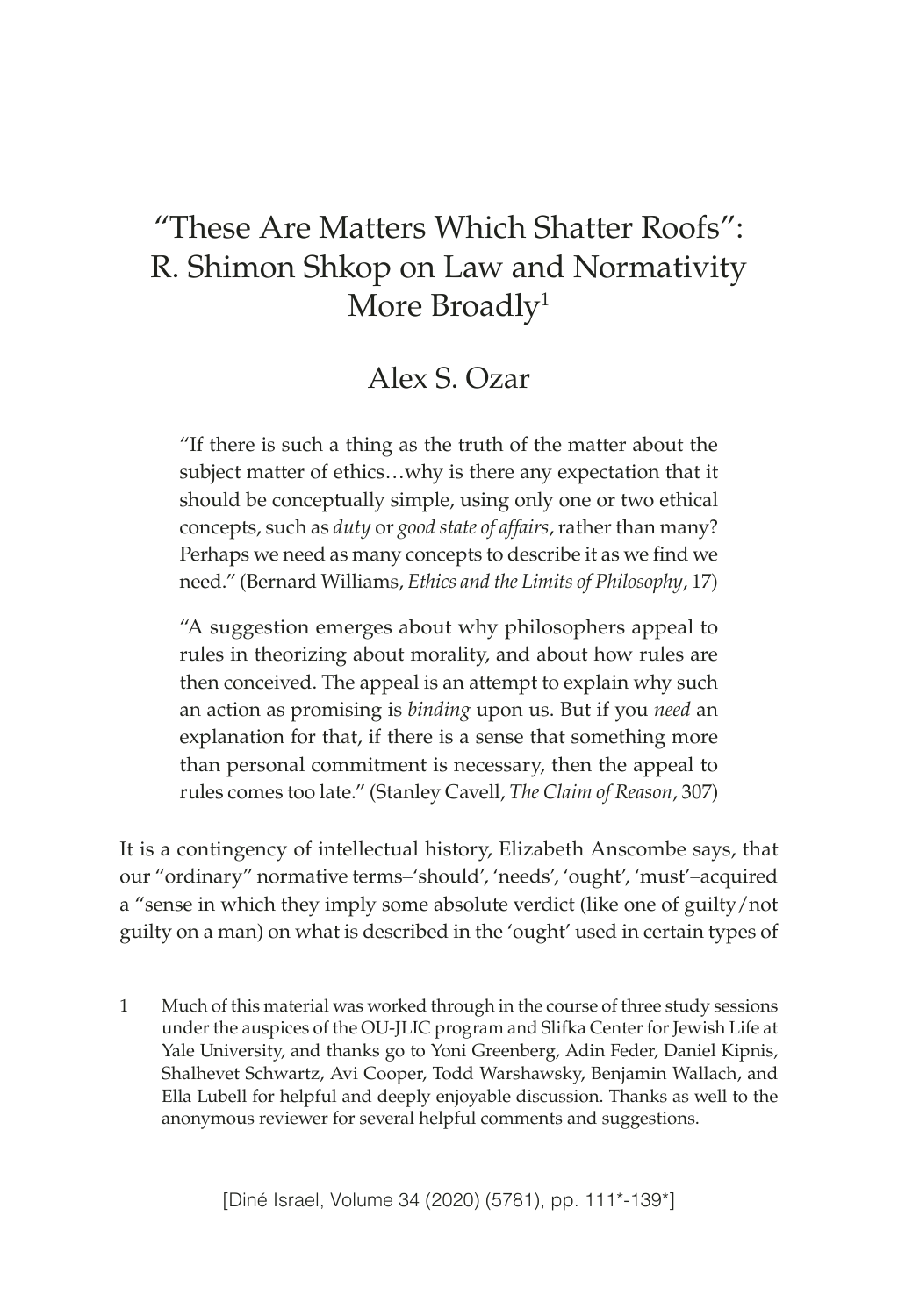context." This happened because "between Aristotle and us came Christianity, with its law conception of ethics. For Christianity derived its ethical notions from the Torah."2 When law, with its absolute verdicts, becomes central to the ethical life, Anscombe claims, it tends to become the whole of it, the coup being so thorough as to erase the living memory of what it has supplanted. We are thus deprived of the full array of normative resources we, as human persons, need to live well.

Rabbi Shimon Yehuda ha-Kohen Shkop (1860–1939) certainly does not question either the authority or normative centrality of Torah law. But he is, I will argue, animated by a deep sense, cognate to Anscombe's, that we are wired such as to be relentlessly susceptible to a comprehensive legalism in our reflective normative outlook—and that this is a critical problem. Given his commitments, this anxiety issues in a programmatic effort, enacted through the medium of talmudic legal analysis, to sustain a fundamental open-endedness of the ethical life precisely in the face of a never-shaken fidelity to the rigid strictures of law. Talmudic law, Shkop labors to show, both points its adherents to spheres of normativity beyond itself and is itself structured such as to address modes of normativity beyond the deontic—both the right and the good, pre-defined obedience and personally dynamic responsibility, the callings of both individual agents and communities of shared concern. Shkop's project represents a paradigm shift, as it were, but a paradigm shift wherein the original paradigm remains in place. This requires an ambitious form of philosophical therapy on Shkop's part, a procedure for helping his readers to recover something they did know they had lost; a consequence of the project's ambition in this respect, however, is that it is bound to be misunderstood. Understanding that misunderstanding is vital to understanding the project.

In what follows, I focus on Shkop's discussions of responsibilities concerning courses of action representing uncertain but plausible transgressions of biblical statute, the ground for the authority of rabbinic legislation, and the nature and ground of the Torah's civil law, in each case seeking to bring to light the structures of normativity, and the underlying orientation to normativity as fundamentally open-ended in character, introduced and evoked therein. In the final sections I engage Shai Wozner's *Legal Thought in*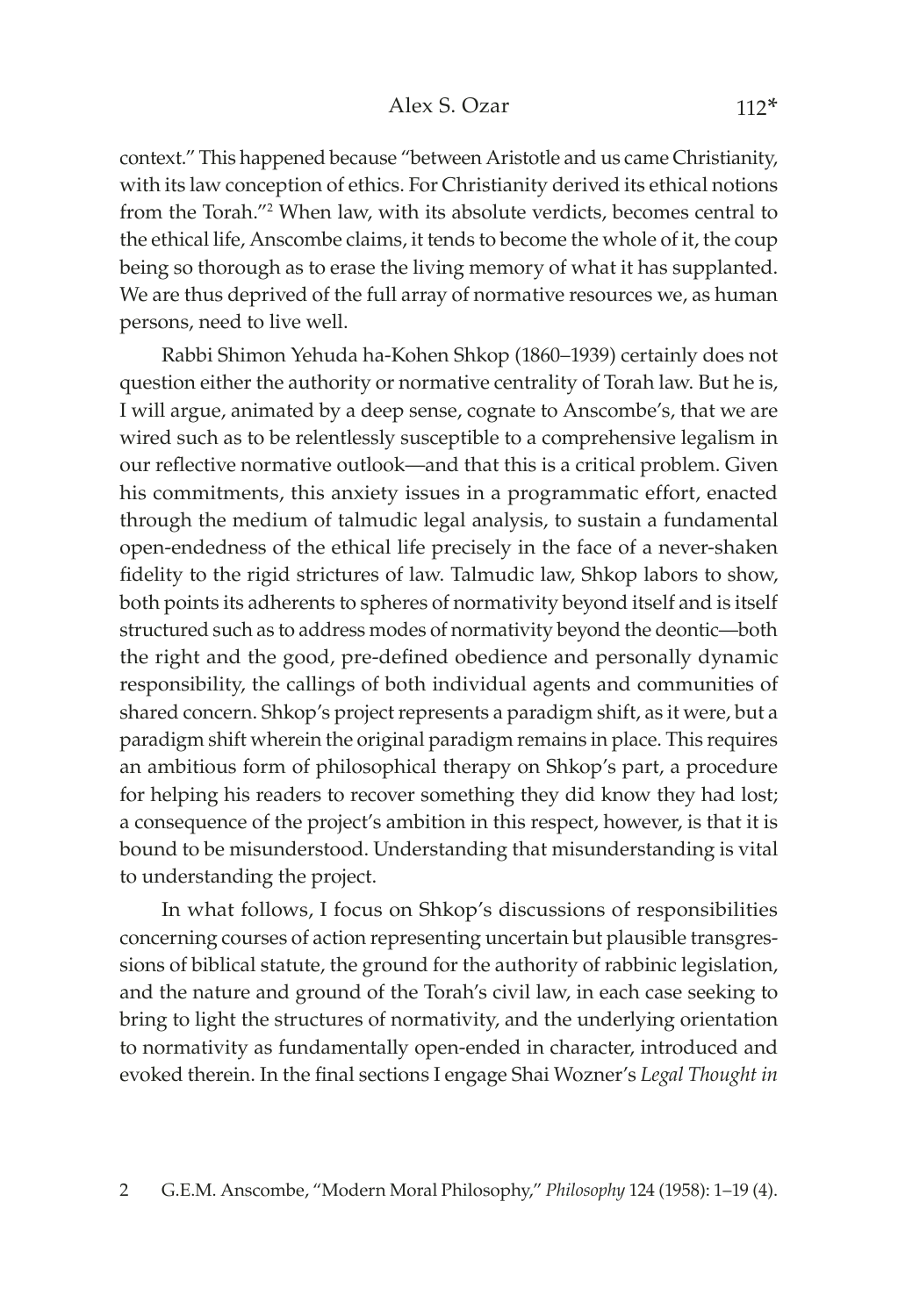the Lithuanian Yeshivot,<sup>3</sup> the first book-length work of academic scholarship on Shkop's thought, alongside Avi Sagi's "Religious Command Vs. Legal System: A Chapter in the Thought of Rabbi Shim'on Shkop,"<sup>4</sup> to which Wozner's book is at critical points in response. Where Sagi sees Shkop's concept of "civil-law jurisprudence" ["*torat ha-mishpatim*"], as apart from Torah law ["*mishpat ha-torah*"], as amounting to a form of natural law, Wozner denies that for Shkop it enjoys imperatival force at all except and insofar as it is supplemented with divine command. While I defend Sagi's position from the brunt of Wozner's rebuttal, I argue that Sagi's approach cannot quite capture that what is at stake in Shkop's project is the introduction not simply of a further source of law but of forms of normativity beyond the statutory and deontic. I argue that Wozner's reading, on the other hand, is mistaken, but mistaken in a way precisely such as to highlight, through the form of the mistake, the therapeutic radicality of Shkop's intervention. Sagi and Wozner's relation to Shkop mirrors that of the earlier figures he defines his work against: On both sides, it is less a matter of denying Shkop's conclusions than simply failing to see, and so failing to engage, the worlds of normative possibility, beyond but not negating the juridical, that Shkop aims to help us see. Thus, a case emerges that the vitality of Shkop's project is intrinsically perpetual: So long as there is law in the normative universe, there will be need for the labor of showing that law is not all there is—and that law itself can point beyond itself.

It is a canonical principle of talmudic law that where a given course of action would entail the uncertain but plausible transgression of a biblical prohibition, that course of action is to be regarded as prohibited.<sup>5</sup> According to the medieval figure Shlomo ibn Aderet (1235–1310), this principle itself enjoys the status of a biblical injunction: Biblical law, for ibn Aderet, enjoins against courses of action representing even the merely plausible transgression of its injunctions.<sup>6</sup> According to Maimonides, however, the principle is the

\*\*\*

- 3 Shai Wozner, *Legal Thought in the Lithuanian Yeshivot: The Heritage and Works of Rabbi Shimon Shkop* (Jerusalem: Magnes Press, 2016) (Hebrew).
- 4 Avi Sagi, "Religious Command Vrs. Legal System: A Chapter in the Thought of Rabbi Shim'on Shkop," *Da'at* 35 (1995): 99–114 (Hebrew).
- 5 *Safeq de-oraita le-ḥumra*"– "A biblical uncertainty (i.e., an uncertainty regarding a biblical prohibition) is resolved toward stringency."

6 See Shlomo ibn Aderet, *Torat ha-Bayit* 4:1.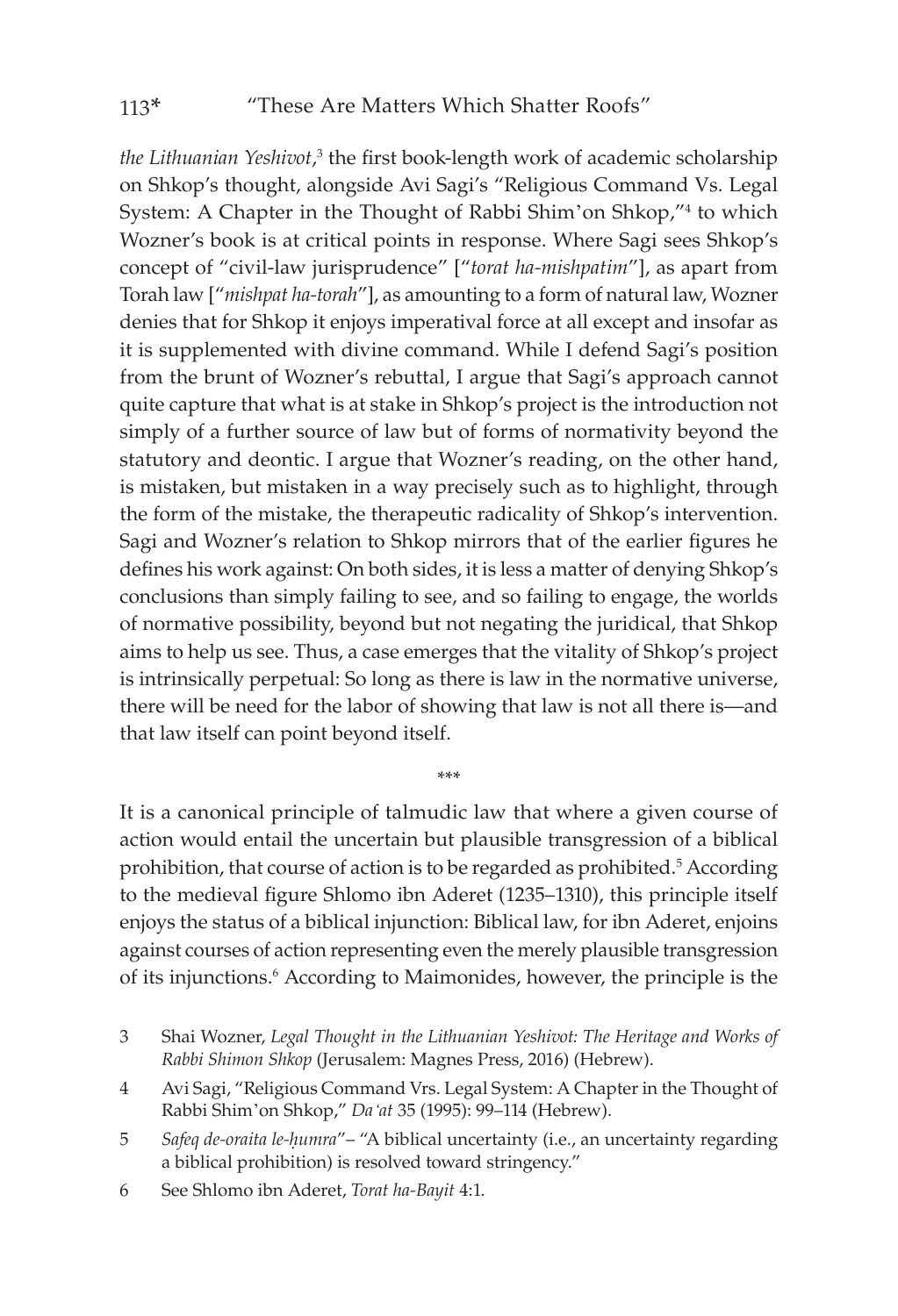#### Alex S. Ozar 114\*

product of rabbinic rather than biblical legislation, which is to say that as a matter of strictly biblical law, there is no prohibition against courses of action representing the merely plausible transgression of a biblical prohibition.7 Suppose, for instance, one comes across a food item for which one discerns equivalent probabilities of its being either forbidden or permissible to eat. For ibn Aderet, there is a biblical injunction against consuming the food item, whereas according to Maimonides there is no such injunction.

In support of his position, ibn Aderet appeals to the fact that a "suspended guilt" ["*asham talui*"] offering can be mandated in response to acts representing merely plausible transgressions, as in the consumption of plausibly but not certainly prohibited foods. Maimonides' view is "impossible," he writes, as "given that it is outright permissible to engage in doubtful prohibitions, how could one be liable for a guilt offering?"8 In other words, to say both that an act is not prohibited and that one can incur atonement-requiring liability in performing that act is for ibn Aderet a logical inconsistency. Since one indeed can incur liability in performing the act, therefore, it must be that the act is indeed prohibited—and Maimonides is thus refuted. Aryeh Leib ha-Kohen Heller (1745–1813) takes this reasoning a step further. Supposing it is indeed not prohibited to consume a plausibly prohibited food item, he reasons, it must be the case that the food item, regardless of the reality of the matter, is regarded by the law as positively, definitively non-prohibited: "We do not worry that you may transgress, for even if you do transgress there is no prohibition, since doubtful cases are regarded as non-prohibited as a matter of Torah law."9 Plausible pork is transformed into certain non-pork, even if it is, in fact, pork. For Heller, to say both that it is not prohibited to perform an act—consuming a piece of meat identified as plausibly but not certainly pork—and that in performing the act one in fact transgresses a prohibition, that is, consumes what is in fact pork, is a logical inconsistency. If it is not wrong to do X, Heller reasons, then the doing of X cannot in any way and under any description constitute a wrong. Since on the Maimonidean view it is not wrong to consume the plausibly prohibited food item, consuming the food item cannot constitute a wrong; hence, since consuming pork would indeed constitute a wrong, consuming the food item cannot have constituted the consumption of pork.

- 7 See Maimonides, *Teshuvot ha-Rambam* (Blau) 310.
- 8 Ibn Aderet, *Torat ha-Bayit* 4:1.
- 9 Aryeh Leib ha-Kohen Heller, *Shev Shemateta* 3.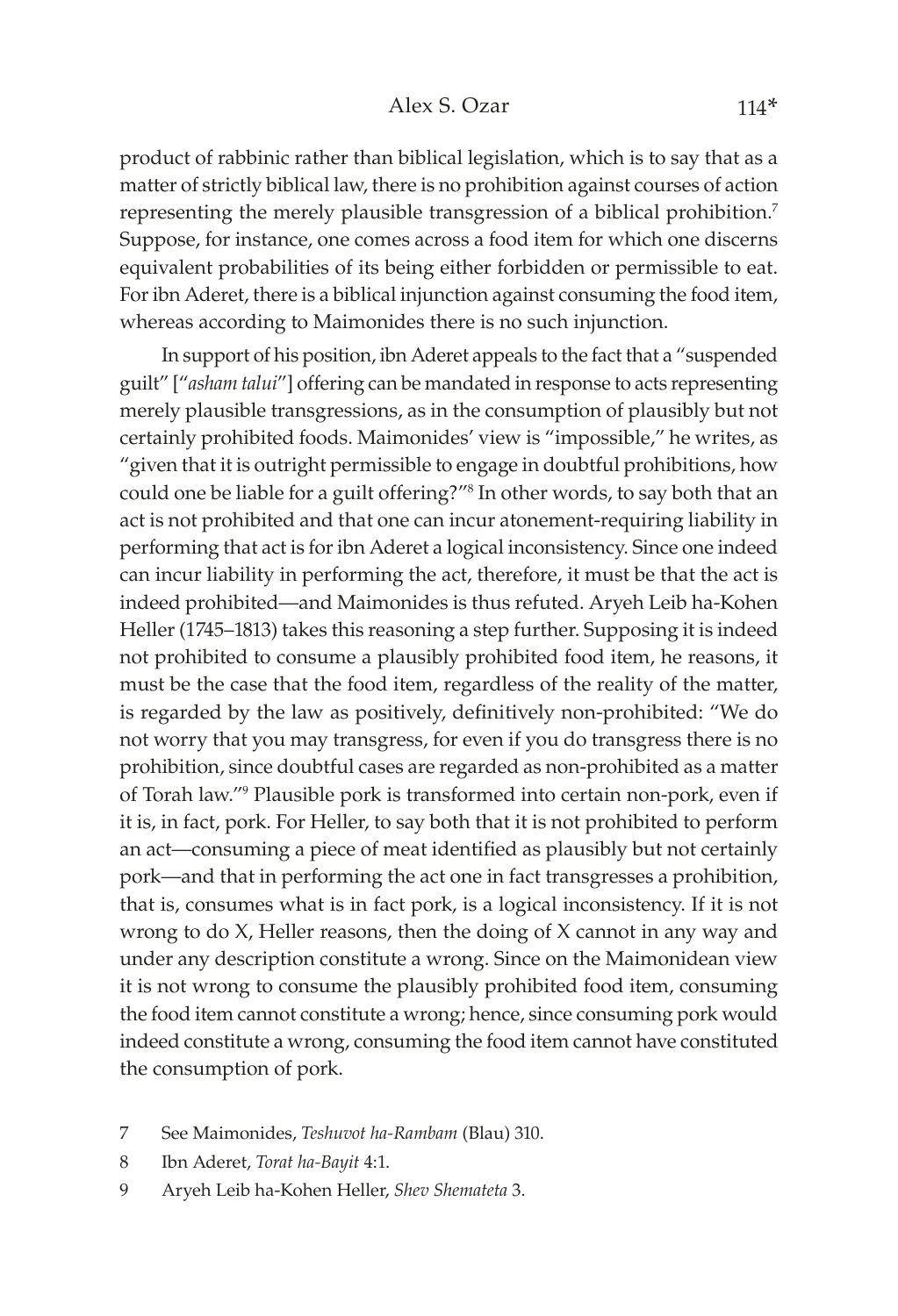#### 115\* "These Are Matters Which Shatter Roofs"

Both accentuating and circumscribing the radicality of this position, Heller notes that this reasoning does not and could not apply to the prohibition against acts representing a threat to human life: Where an act represents a plausible yet uncertain threat to human life, as in the consumption of a food item we have reason to believe may have been contaminated with snake venom, it is not possible, Heller says, to take a Maimonidean position that the consumption of the only plausibly contaminated item is not prohibited.<sup>10</sup> Given Heller's reasoning, to say that it is not prohibited to consume the item would mean that the consumption of the item cannot represent the transgression of a prohibition—in this case that the consumption of the item cannot represent the consumption of snake venom. But this of course cannot be so guaranteed, as snake venom is snake venom regardless of any legal framework to which it is subject. "With regard to danger," Heller concludes, "cases of plausible but uncertain prohibition are resolved stringently, as if one transgresses in a case of danger there is no one to save him."11 But while juridical considerations cannot make snake venom medically safe, it can, for Heller's Maimonides, make pork into non-pork.

Responding to Heller's interpretation of the Maimonidean position, Shkop points out one of what he takes to be its absurd implications: If the fact that you are permitted to consume what is to you an uncertainly prohibited food item means that the food item, irrespective of fact, is regarded as non-prohibited, it follows that there should be no reason why I should not deliberately offer you only enough information regarding an item I know to be prohibited for you to conclude that it is plausibly but not certainly prohibited and so enable you to consume the item without transgression. Given your epistemic perspective and evidentiary set, Heller's Maimonidean position has it, you simply are not under such conditions subject to a prohibition against consuming the item, and so there is no harm done. Shkop simply invites his reader to see this conclusion as the *reductio ad absurdum* of Heller's interpretation he believes it surely is: "Behold, according to this it would have been permitted to feed one's friend a certainly prohibited food so long as one first told him it was doubtfully prohibited."12 It is simply ridiculous, Shkop protests, to conclude that I do no wrong in manipulating your evidentiary

12 Shimon Yehuda ha-Kohen Shkop, *Sha'arei Yosher* (Jerusalem: Daniel Meir Asyag, 2010), 1:2, p. 15.

<sup>10</sup> Ibid.

<sup>11</sup> Ibid.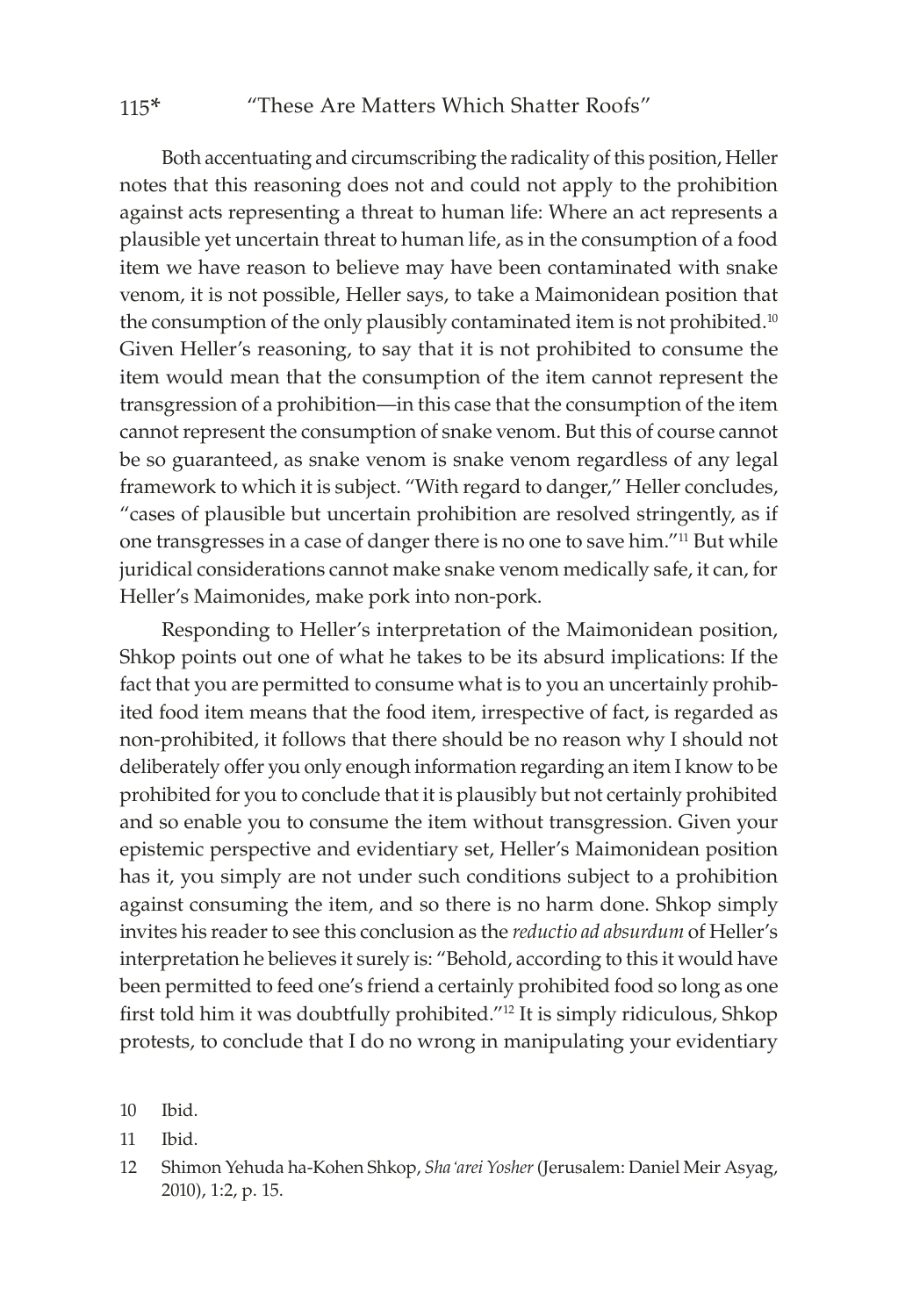set so as to facilitate your consumption of what I know to be a prohibited item. That I do not do wrong in doing X, he concludes, does not mean that my doing of X cannot constitute a wrong done.13

Shkop then turns to address ibn Aderet's argument, levelled against the Maimonidean position that acts representing uncertain prohibitions are not prohibited by biblical law, that the fact that liability for a suspended guilt offering is incurred in cases of uncertain transgression entails that the performance of a plausibly prohibited act is itself biblically prohibited. As Shkop puts it, "Since acts involving the uncertain transgression of prohibition are permitted, how can it be that one is liable for a guilt offering?"<sup>14</sup> The argument can be presented as follows:

(1) If there is no statutory prohibition against performing act X, then one incurs no liability in performing act X.

(2) One does incur liability in performing acts representing uncertain but plausible violations of biblical prohibitions. Therefore,

(3) It is not the case that there is no statutory prohibition against performing acts representing uncertain but plausible violations of biblical prohibitions.

The argument is valid. The conditional in premise (1), however, requires that

(4) One incurs liability in performing act X only if performing act X violates a statutory prohibition.

For Shkop this premise represents a failure in conceiving the range of our responsibilities as persons. First, reiterating his rejection of Heller's view, he explains how it can be that while it is not prohibited to perform an act representing an uncertain violation, the performance of that act can nonetheless constitute a transgression: "Acts involving uncertain transgressions have not been rendered permissible by the law of the Torah; rather it is only that the Torah has not *specifically* enjoined it."15 What the Maimonidean view

- 13 For a similar distinction, see W.D. Ross, *The Right and the Good*, ed. Philip Stratton-Lake (New York: Oxford University Press, 2009), 6: "Additional clearness would be gained if we used 'act' of the thing done…and 'action' of the doing of it…from a certain motive. We should then talk of a right act but not of a right action, of a morally good action but not of a morally good act."
- 14 Shkop, *Sha'arei Yosher*, 1:3, vol. I, p. 54.
- 15 Ibid., p. 36.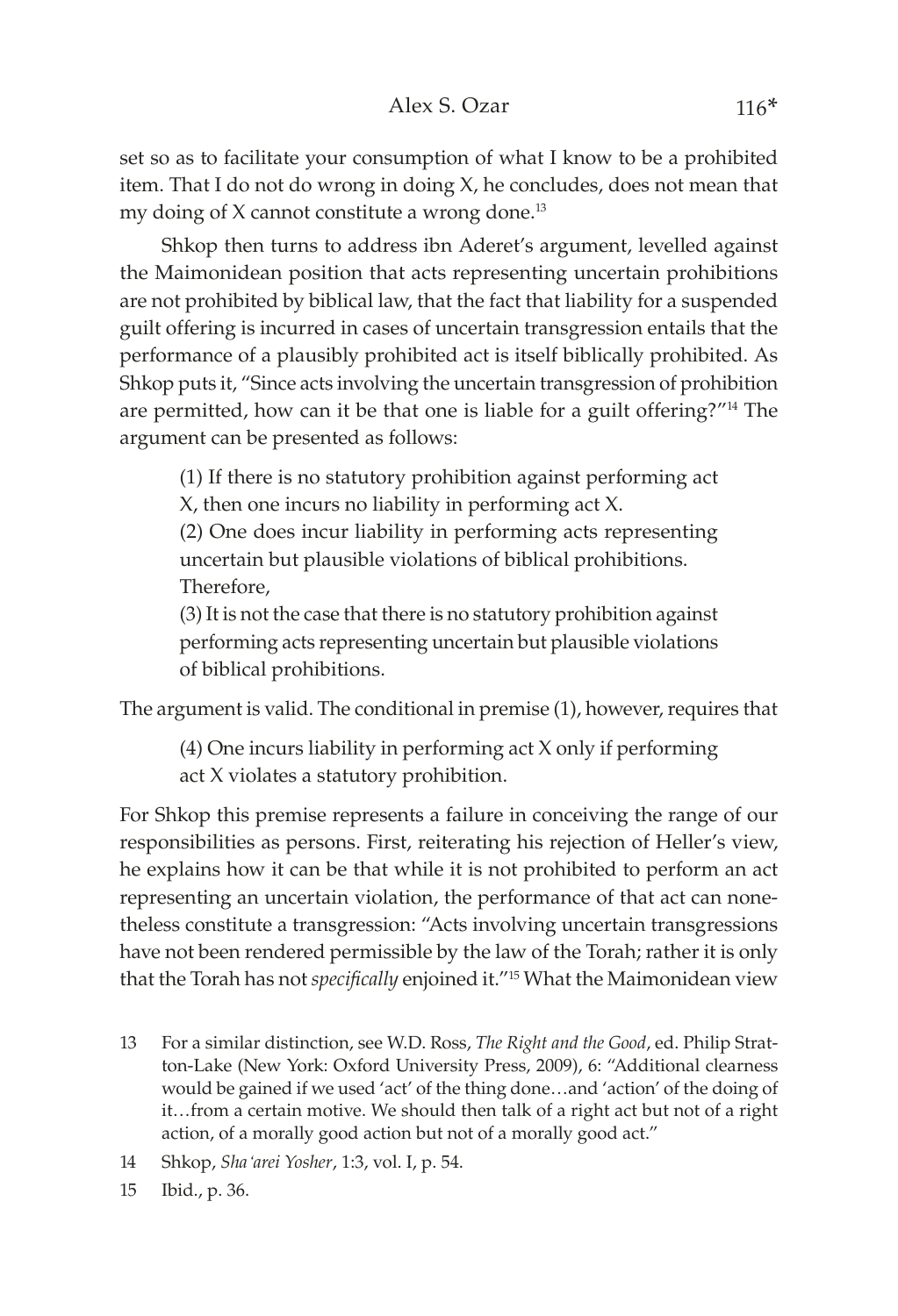says, on Shkop's interpretation, is that the laws of the Torah do not include, in addition to the first-order prohibitions, a further statute prohibiting the performance of an act representing the plausible violation of the first-order prohibitions. But that fact, Shkop argues, simply has no bearing on the standing of the first-order prohibitions themselves. Hence, he says, "The uncertain prohibition remains in place."16

In considering the performance of an act representing a plausible transgression of a prohibition, therefore, the deliberating agent is left without determinative statutory guidance: There is no injunction addressing this circumstance specifically, and whether and in what way the first-order injunction in question has any bearing in such a case is precisely what is at issue. For Shkop, however, the absence of direct statutory instruction simply does not entail the absence of salient normative guidance, as "it is certainly appropriate ["*vadai she-ra'ui lo*"] according to the way of the Torah for one who is solicitous of his soul to recoil from uncertain prohibitions."17 Shkop here introduces a distinctive mode of *ought* into the normative arena: In addition to and independent of their qualifying as either prohibited or not, proposed actions can qualify as more or less *appropriate* for a given agent to perform. In this case, Shkop argues, the fact that the proposed action represents the plausible transgression of a prohibition gives the agent a reason to refrain from the action despite the fact that the action, given the uncertainty properly featuring in its description, is not directly prohibited by statute. The basis for this reason is simply the fact that the action *may* in fact turn out to constitute a transgression, and that if it does the agent will then be responsible for the transgression that s/he turns out to have committed.

For Heller, such open-endedness is a conceptual impossibility: If an act is not prohibited to an agent at the time of the act's performance, that act cannot come to have constituted a transgression; or, equivalently, if the act comes to have constituted a transgression, it cannot have been permitted at the time of the performance. Shkop's intervention is to hold open precisely this structure of normative possibility: It can indeed be the case, he insists, that genuinely permissible actions turn out to have constituted transgressions. In challenging Heller's position, Shkop thus champions a form of what

16 Ibid.

17 Ibid.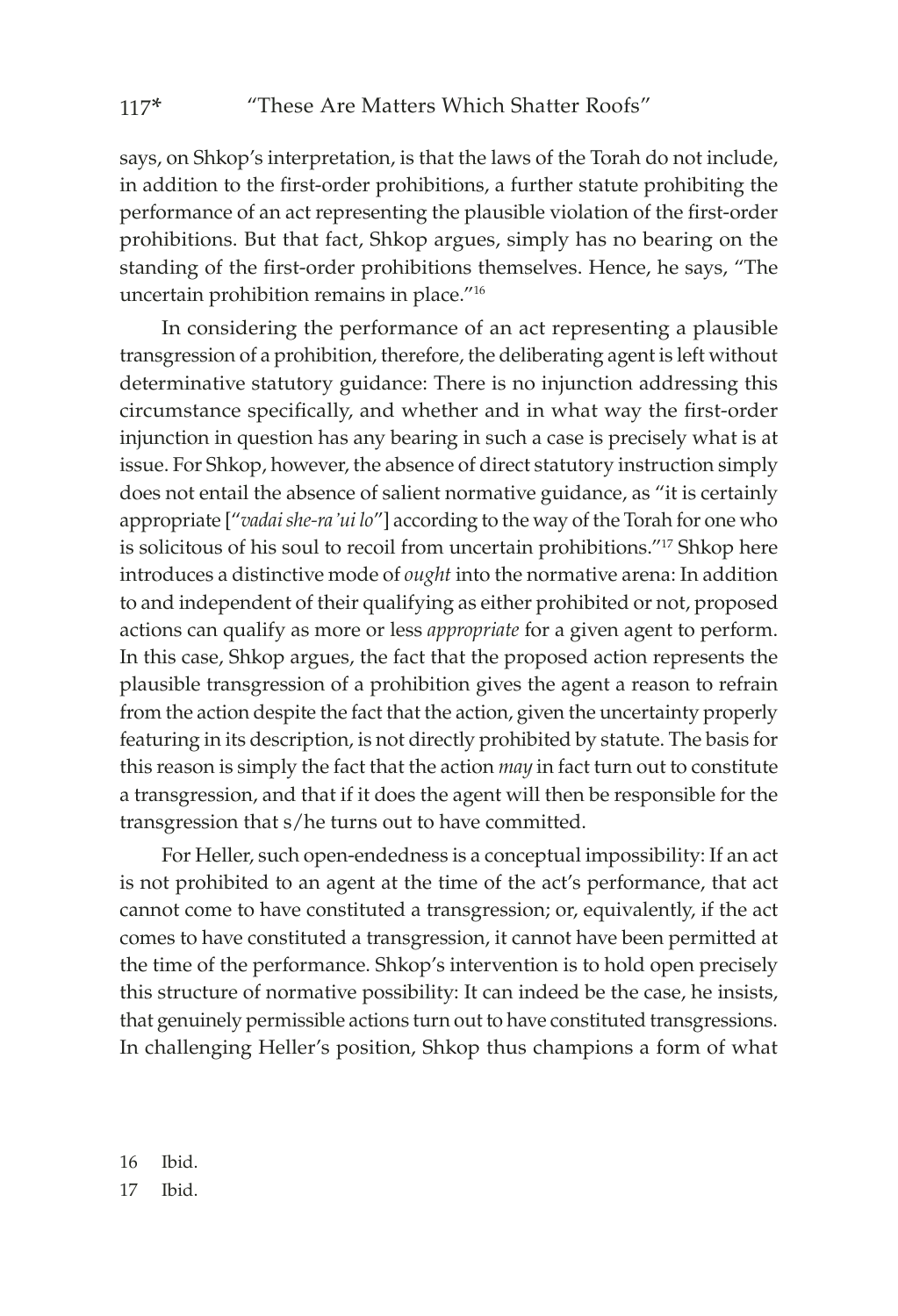contemporary philosophers know as *moral luck*. 18 For Shkop, it simply is part of the moral life that the moral valence of our choices can, and sometimes does, defy our capacity to know or control in advance, and yet we must choose all the same. What we can always control, however, is the extent to which we take responsibility for how our choices turn out: Precisely when we do not yet know what a given action will mean, and where as such that action is not simply prohibited to us, we have the opportunity and ought to take personal responsibility for making a choice—and for the choice we end up having made. We can then be held, and hold ourselves, responsible on that basis for that which happens as a result of that choice. In other words, "The uncertain prohibition remains in place."

Just so, Shkop argues, we can be held, and hold ourselves, responsible for our failures to take responsibility in the first place. Where an act involving a plausible but uncertain transgression is not prohibited, we are indeed, so far as the law is concerned, free to choose it. As moral persons, however, our own sense of responsibility for our actions may well recommend that we refrain: "According to my view the Torah did not require one from the outset to remove themselves from it, as every person can take care for themselves to fear lest they become ensnared in sin and hence should remove themselves from the outset."19 Where we do not so remove ourselves, we may well find our own sense of responsibility recommends we take responsibility now for our prior failure of responsibility. This, Shkop says, is the answer to ibn Aderet's question regarding the suspended guilt offering:

For that which the Rashba [Rabbi Shlomo ibn Aderet] asks, that since cases of doubtful prohibition are permitted, how can it be that one is liable for a guilt offering—according to what we have explained, it is not permitted with full permissibility, but rather it is only that the Torah did not add a further, express prohibition addressed to the case of an uncertain prohibition. Thus, there is space to say that for one whose heart aches him, and fears sin—it is incumbent upon him to bring a suspended guilt offering.20

<sup>18</sup> For a collection of classic essays on the concept, see *Moral Luck*, ed. Daniel Statman (Albany: State University of New York Press, 1993).

<sup>19</sup> Shkop, *Sha'arei Yosher*, 1:3, vol. I, p. 36.

<sup>20</sup> Ibid.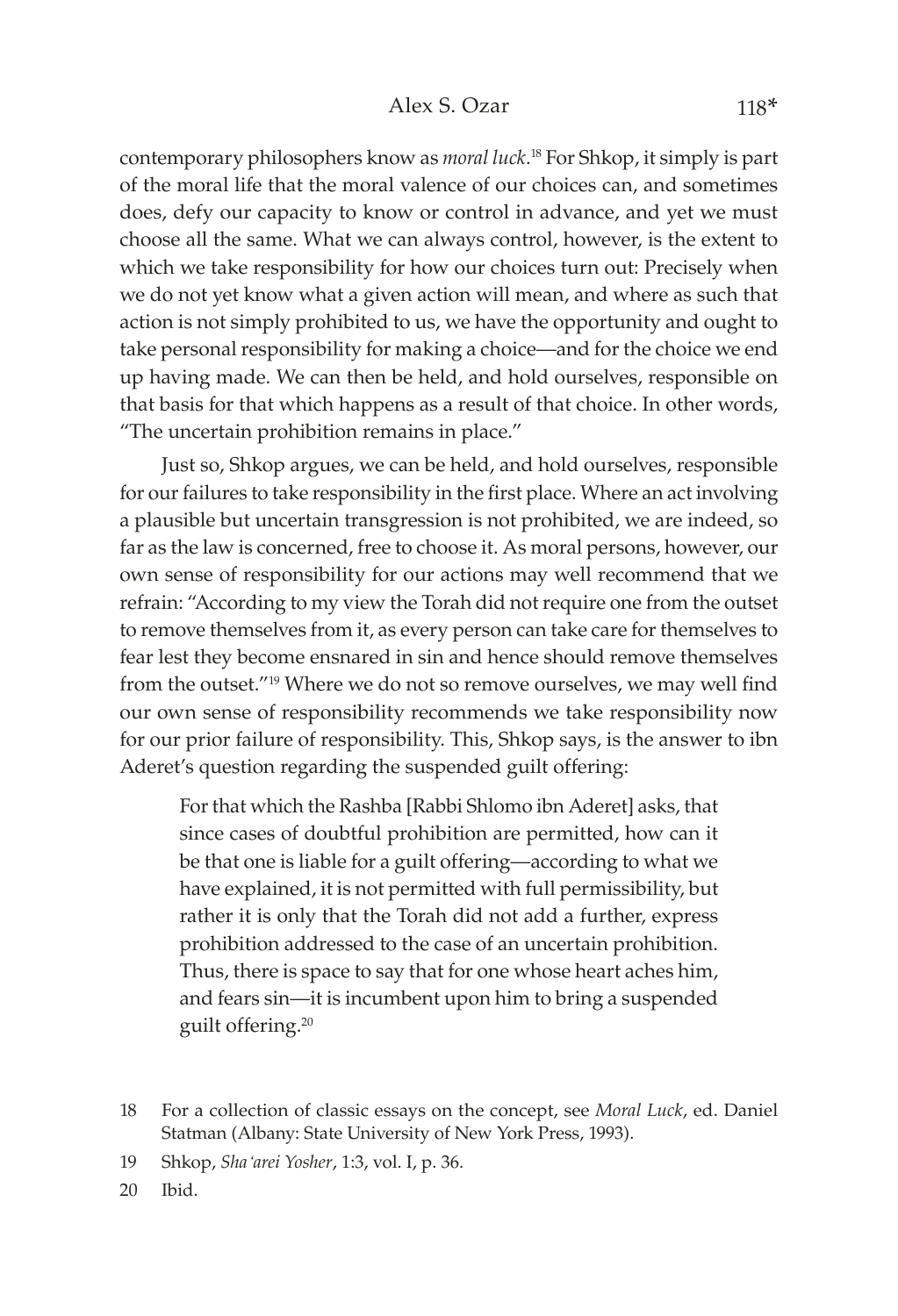Ibn Aderet takes for granted, as we saw, that one can incur an atonement-demanding liability in performing act X only if performing act X violates a statutory injunction. For Shkop, this position represents a failure to recognize the full range of personal failings one can and ought to seek atonement for. Our responsibilities do not end where the prescribed-in-advance statutory guidance to which we are subject runs out. And just as these extra-juridical responsibilities are fundamentally personal in character, functions of who we are and choose to be, so too are the corresponding liabilities: The Torah cannot make one's heart ache, but there are times when, irrespective of statutory compliance, one's heart indeed ought to ache, and insofar as it does the Torah is prepared to facilitate appropriate redress in the form of a "suspended guilt" offering. Even as the question as to the reality of the first-order violation remains unresolved, and so the statutory "sin" offering mandated for such violations is not mandated, one ought to make one's heart right with the law. It is opening the "space" ["*maqom*"] as Shkop puts it, for these dynamics within the normative arena of the halakhically-bound agent which defines Shkop's project here.

Shkop does not so much argue for the validity of these dynamics as simply make them available for direct recognition by our natural, common-sense grasp of normative realities: We are simply to see that such extra-juridical responsibilities can make a genuine claim on us. This approach, however, raises what he treats as a critical, potentially decisive objection: For what ultimately grounds these responsibilities? What, or who, makes a claim on us in this regard that we ought to honor? Shkop addresses the problem as part of a further discussion concerning the normative status of rabbinic legislation. According to Maimonides, what lends rabbinic, as opposed to biblical, legislation its binding force is itself biblically legislated statute: Positively, "You shall act in accordance with the instruction given you and the ruling handed down to you," and negatively, "you must not deviate from the verdict that they announce to you either to the right or to the left" (Deut  $17:11$ ).<sup>21</sup> Nahmanides, however, argues that grounding the authority of rabbinic legislation in biblical statute would undermine the recognized distinctions in status between biblical and rabbinic legislation, since all rabbinic injunctions would thus be backed by a biblical injunction as well, rendering the distinction effectively null.<sup>22</sup> On what grounds, then, is rabbinic

<sup>21</sup> See Maimonides, *Hilkhot Mamrim* 1:1–2.

<sup>22</sup> See Nahmanides, *Critical Comments on the Book of the Commandments*, Root 1.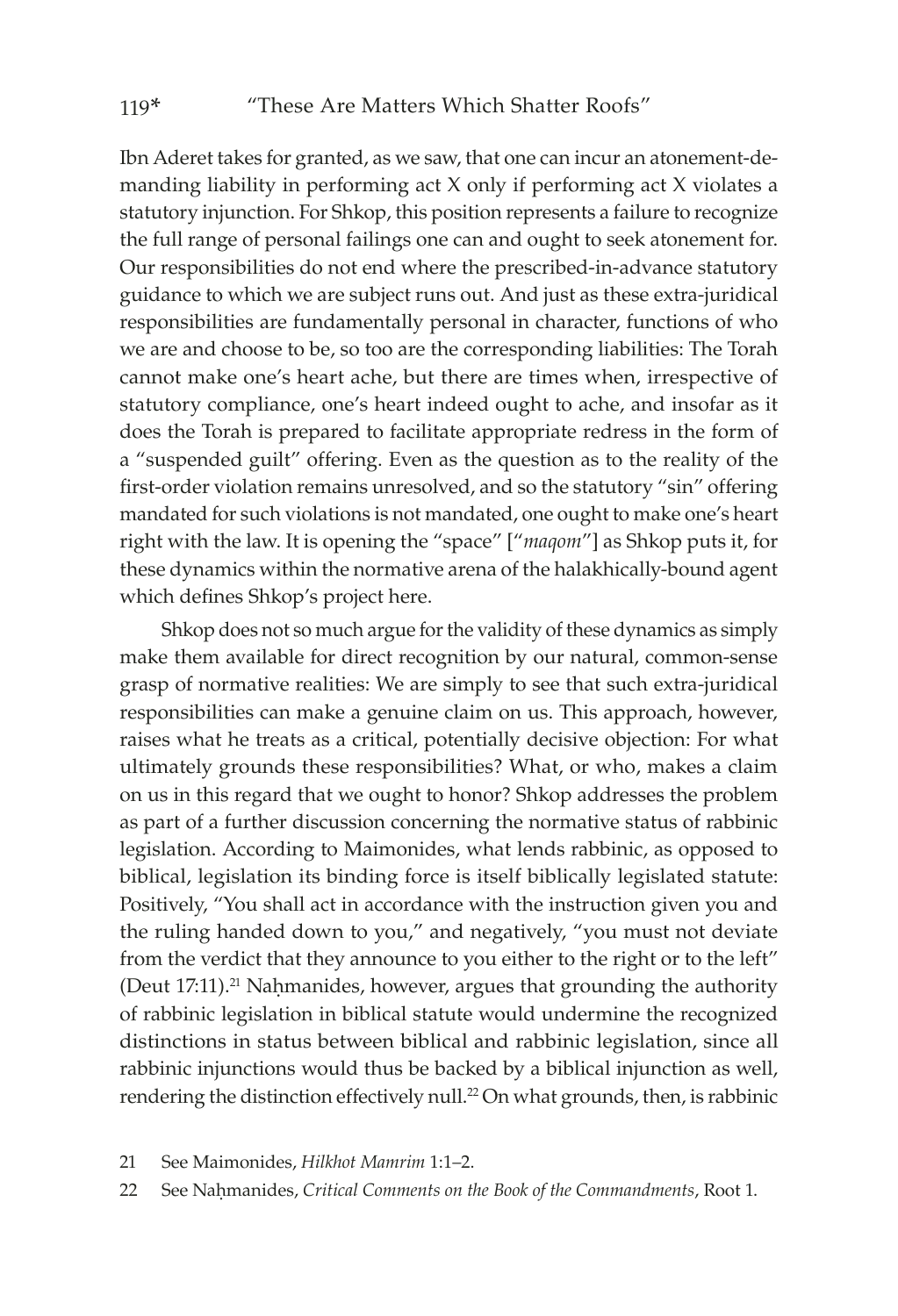legislation binding on Nahmanides' view? Shkop articulates this question with noticeably heightened rhetorical pitch:

How greatly do I stand here perplexed that we could be obligated to heed the voice of the words of our sages of blessed memory in the absence of an injunction from the Torah—who shall adjudicate the matter for us if not our father in heaven? And if he did not enjoin us to heed the voice of the words of our sages of blessed memory, who shall obligate us in this? These are matters which shatter roofs, and there is neither carpenter nor the son of a carpenter who can resolve them.<sup>23</sup>

That Shkop's perplexity and disbelief are less genuine than affected for rhetorical purposes is made clear by the fact that words immediately following the resoundingly decisive lament "there is neither carpenter nor the son of a carpenter who can resolve them" are the matter-of-fact "And I have found a resolution to this."24 Shkop himself does not find the question particularly compelling, and we will see that his answer to the question is precisely to reject its premise. What his rhetoric makes clear, however, is that he is pointedly aware that it is a question his presumed readers are sure to ask, and in the absence of an adequate response on his part, are sure to hold as a critical objection to, perhaps refutation of, the position he has staked out. Shkop understands that how he engages this question is thus critical to the success of his project.

The premise implicit in the objection is that the only possible ground of binding normativity is direct divine command: That is, we are bound to do or not do X if and only if God has commanded us to do or not do X. Shkop rebuts this view first by simply articulating, on Nahmanides' behalf, a ground for the authority of rabbinic legislation other than direct divine command: "And I have found a resolution to this, which is that according to Nahmanides it is incumbent upon us to carefully observe the commands of our sages of blessed memory on the basis of the recognition of our own reason, as since they found it to be for the good to so institute and enjoin, such is indeed the good and the true before us."<sup>25</sup> There are two critical points here: (1) That the ultimate ground for the normative authority of rabbinic

- 24 Ibid.
- 25 Ibid.

<sup>23</sup> Shkop, *Sha'arei Yosher*, 1:7, vol. I, p. 96.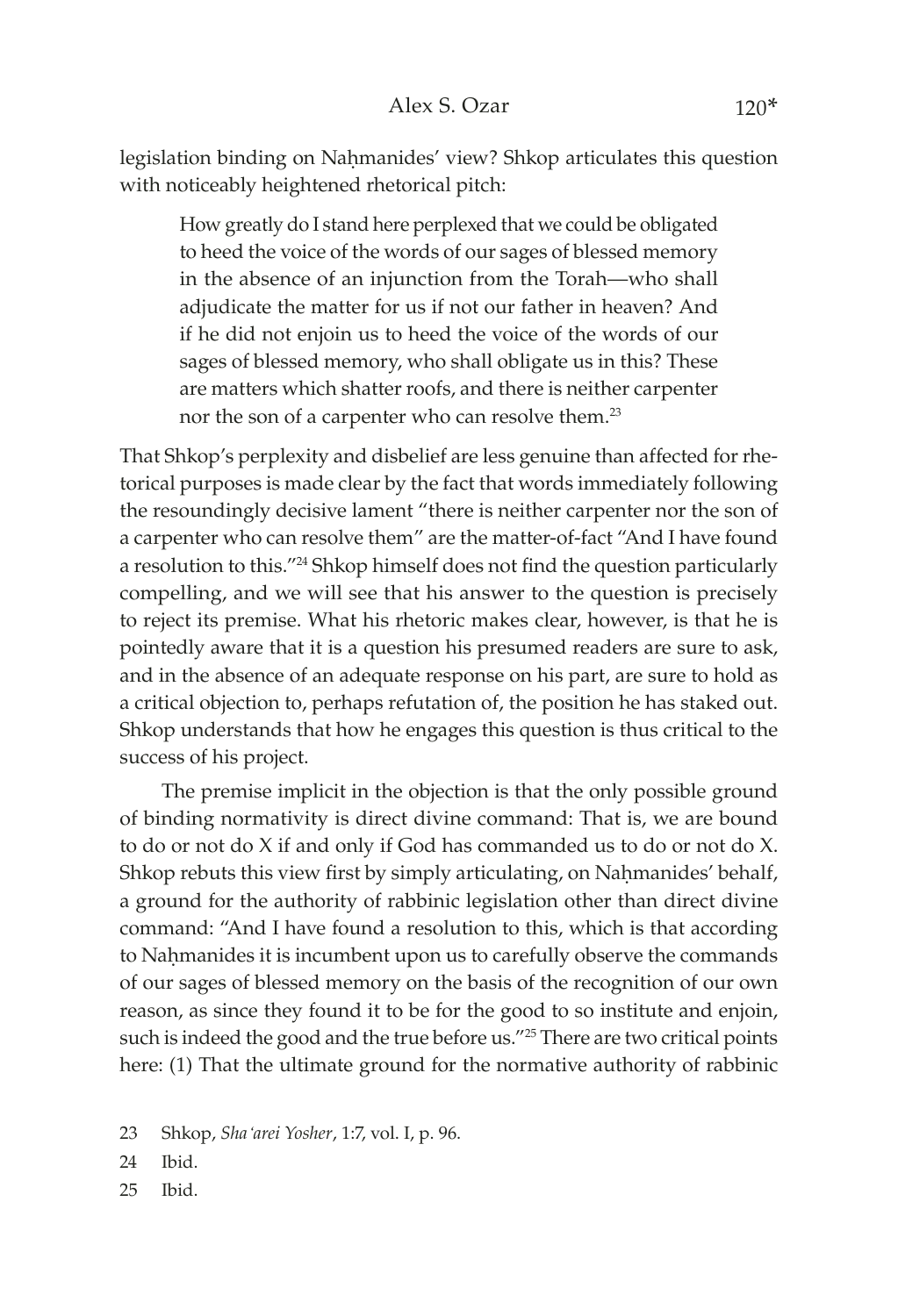legislation is the fact that that which is legislated by the rabbis represents intrinsic goodness and truth. $26$  (2) This requires that we enjoy the independent rational capacity to recognize goodness and truth as such—were we to lack this capacity, we could not be said to be bound by the authority of rabbinic legislation—and in fact we do.

Shkop takes for granted that acting in accordance with goodness and truth is self-recommending: that we ought to do what is good and true is akin to the more overtly tautologous claim that we ought to do what we ought to do. If he is correct that the ground of rabbinic authority is the intrinsic goodness and truth of rabbinic legislation, therefore, no further argument is needed. Point (2), however, is seen by Shkop as requiring justification. Do we indeed possess an independent rational capacity for the recognition of truth and goodness as such? It is common to think that acceptance of divine sovereignty is inconsistent with according validity to an autonomous human faculty of moral judgment, because the latter proposition would seem to present the possibility of rejecting the divine will and because so much as the possibility of submitting the divine will to human judgment, even where the divine will is ultimately affirmed, would seem to set up the human judger as the one genuinely in charge. For Shkop, however, this line of reasoning must be wrongheaded, as what is certain is that acceptance of divine sovereignty on normative matters *requires* autonomous human judgment, for it is none other than reason which "accedes to heed the voice of God."<sup>27</sup> As he puts it more fully later on the work:

And even as at first glance it is a perplexing thing: What compulsion [*hekhreaê*] and obligation [*êiyyuv*] to perform an action devolves upon a person in the absence of a Torah command and injunction? But upon closer inspection this can be understood, for even the obligation and compulsion toward service of God and fulfillment of His will is too a matter of obligation and compulsion according to the law of reason and rational recognition.

To heed God's commanding voice cannot be, Shkop sees, for one to be a passive instrument of the divine will: Blacksmiths do not give commands to or expect

<sup>26</sup> The rabbis' authority is thus *epistemic* in character – they are regarded as authoritative guides to, not authors of, the right and good.

<sup>27</sup> Shkop, *Sha'arei Yosher*, 1:7, vol. I, p. 96.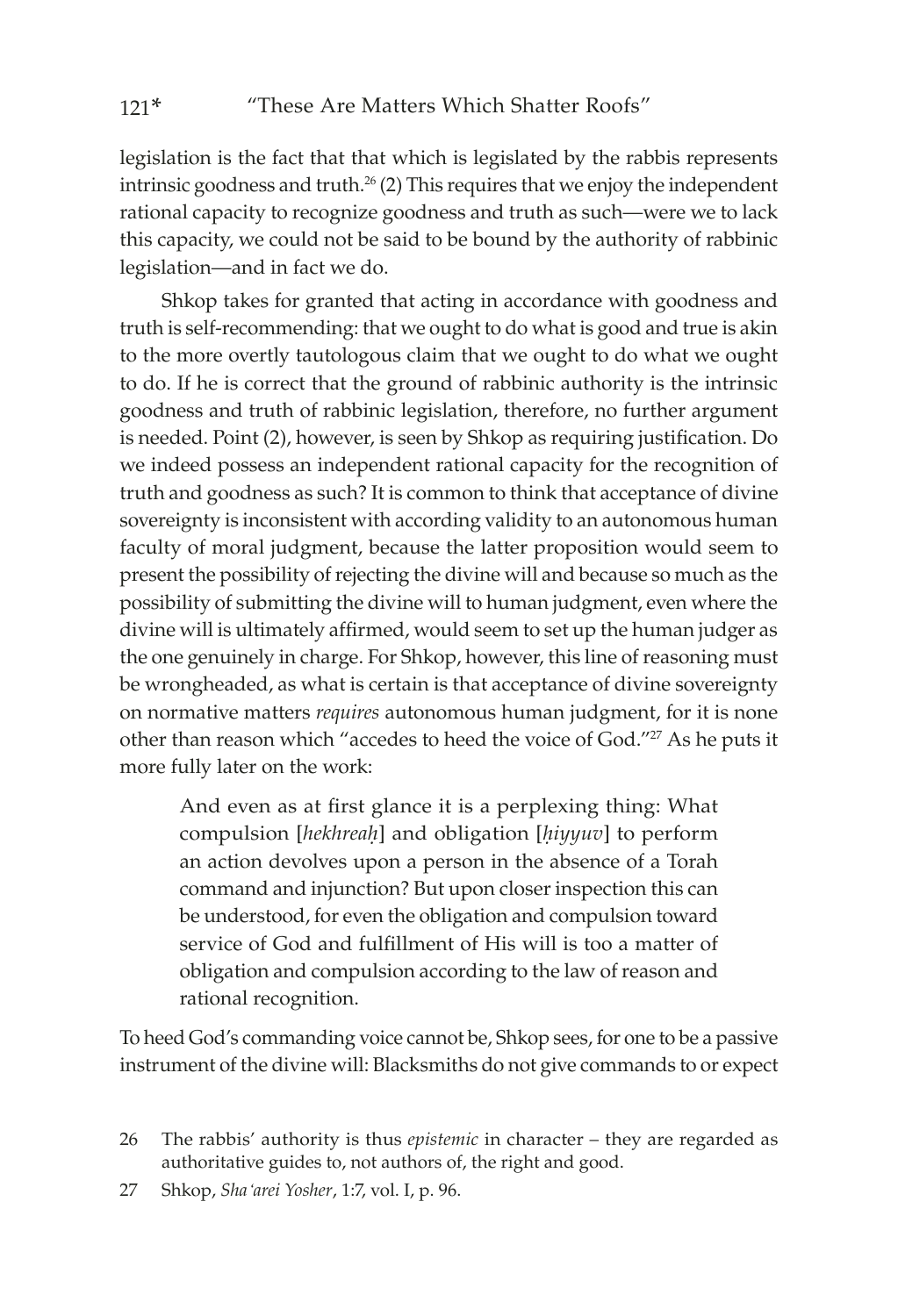obedience from their mandrel cones. Fidelity to divine command rather can only obtain as a mode of personal agency—as an activity of which persons are the free authors, even as that activity is itself a submission to an external authority. Divine sovereignty thus presupposes autonomous normative judgment on the part of human persons, as it is only by way of coming to the judgment that God's word is indeed such as to be heeded—that it represents the good and the true—that one can heed the divine will as a personal agent.

 It is important that, as a logical matter, to conclude from the fact that autonomous human reason is a necessary condition for binding normativity that it is likewise a sufficient condition would be a straightforward non-sequitur. There would be nothing at all incoherent in the idea that we (a) enjoy the capacity to recognize as true and good that which is true and good, but that (b) the only thing we can or do identify as true and good is compliance with divine command. What Shkop is appealing to with his argument, therefore, is not only the formal-logical role of reason in the workings of normativity but a substantial positive conception of reflective personal agency as free and undetermined as well. Once the ineluctability of personal judgment is established—once we have acknowledged that persons can and must recognize the good and true of their own accord, if the true and good are to have purchase at all—the normative field becomes fundamentally open-ended *de facto*: Absent further argument or evidence, there are no grounds for limiting in advance what forms the true and good might be discovered, or made, to take.

At this point, a skeptic might persist in insisting that while we may indeed recognize various forms of normative charge—hardly anyone would dispute that the conventions of etiquette can give us reason to do this or that, for instance—nothing can genuinely *obligate* us in absence of a command from a supremely authoritative being: Until the unconditioned force of divine directive is in play one can always demand justification for any given normative charge, and withhold assent until such justification is received. This is true whether the normative charge in question issues from a less-than-supremely authoritative source or, even if it does issue from God, it represents a form of address other than a strict injunction: In either case, one can coherently ask whether one *really* needs to heed the charge, and if so, on what grounds. It is this open-endedness which Stanley Cavell argues has underlain the anxiety motivating philosophers to conceive of morality in statutory form: "A suggestion emerges about why philosophers appeal to rules in theorizing about morality, and about how rules are then conceived.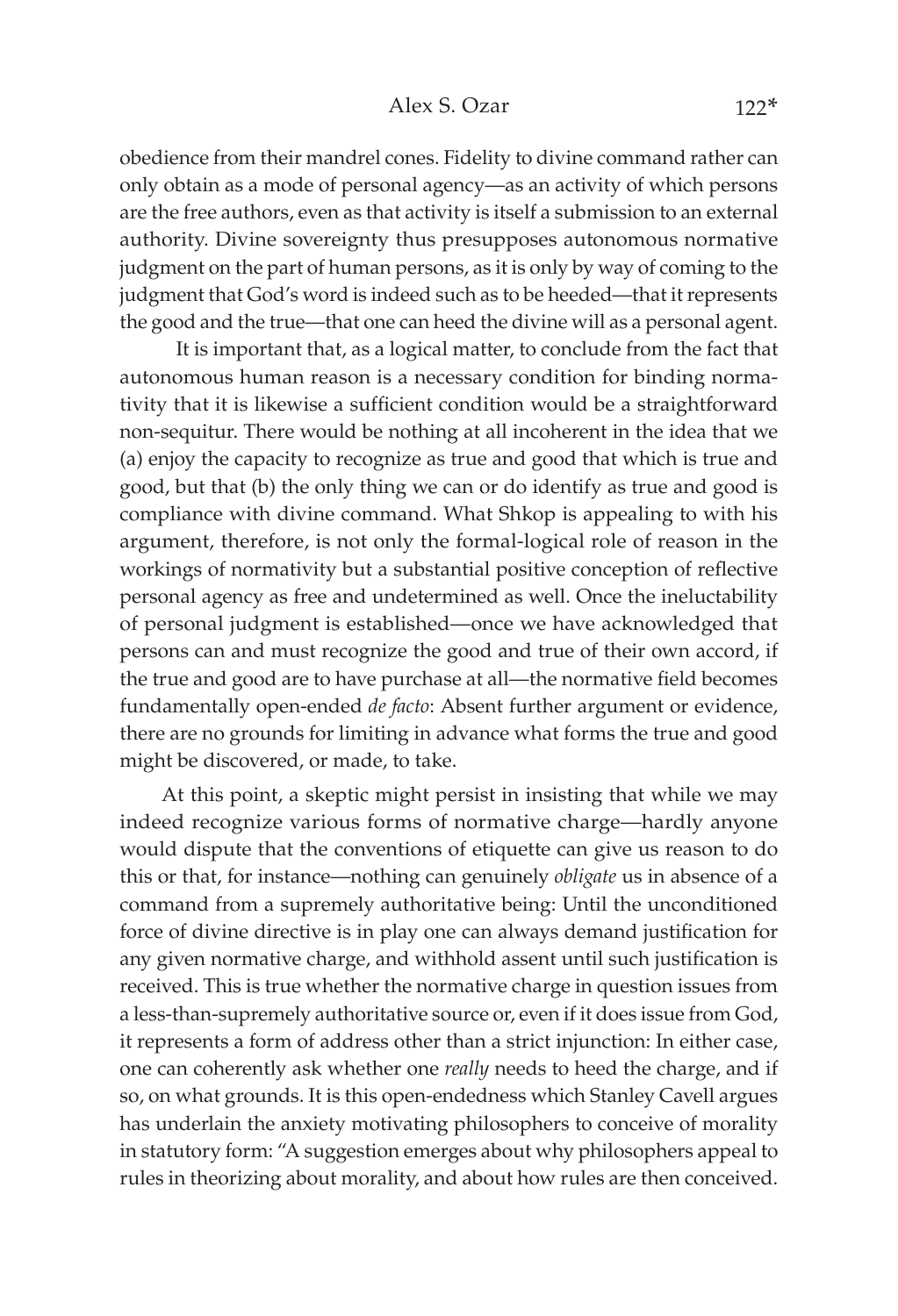The appeal is an attempt to explain why such an action as promising is *binding* upon us."28 What rules provide is a sense of *finality*, there being no further question, in principle, as to either what one must do or whether one must do it. To say that there is a rule demanding one keep their promises, to take Cavell's example, is to say that there is nothing further to discuss or debate as to whether one must keep their promises, in the same way that it would be simply ridiculous to raise the question, not whether a given a pitch was indeed a strike, but whether the third strike of the at-bat really ought to constitute a strikeout. For Cavell, however, this is a false security: "But if you *need* an explanation for that, if there is a sense that something more than personal commitment is necessary, then the appeal to rules comes too late."29 Rules are not binding on us simply by virtue of being rules; the rules of baseball, for instance, do not bind those not playing baseball, or even those who choose to cease playing baseball mid-game. They are binding on us, rather, only insofar as we are personally committed, perhaps on grounds of their evident truth and goodness, to their being binding on us. This, again, is because normativity exclusively binds persons rather than objects. Once we see this, we see that the finality we were hoping to secure in the appeal to rules is both not available and, crucially, not necessary: Non-statutory forms of normativity can make every bit as strong a claim on us as can statutory forms. The question is only which normative calls we find we ought to heed, and the answer to that question, Cavell and Shkop invite us to see, is fundamentally open-ended.

Shkop thus has available a ready solution to the question regarding the basis for the authority of rabbinic legislation on Nahmanides' view that it is not mandated by biblical command: "Just as reason accedes to heed the voice of God," he says, "so too reason decrees observance of all that which our sages of blessed memory and our holy rabbis have enjoined us."30 Returning to his earlier analysis of Maimonides' position on our responsibilities regarding acts representing plausible but uncertain transgressions, Shkop celebrates the finding that his line of reasoning ("*sevara*") is shared across the range of contesting medieval authorities: Both Maimonides and the lead dissenter from Maimonides' view on rabbinic authority ascribe, albeit in different contexts,

29 Ibid.

<sup>28</sup> Stanley Cavell, *The Claim of Reason: Wittgenstein, Skepticism, Morality, and Tragedy*  (Oxford: Oxford University Press, 1999), 307.

<sup>30</sup> Shkop, *Sha'arei Yosher*, 1:7, vol. I, p. 96.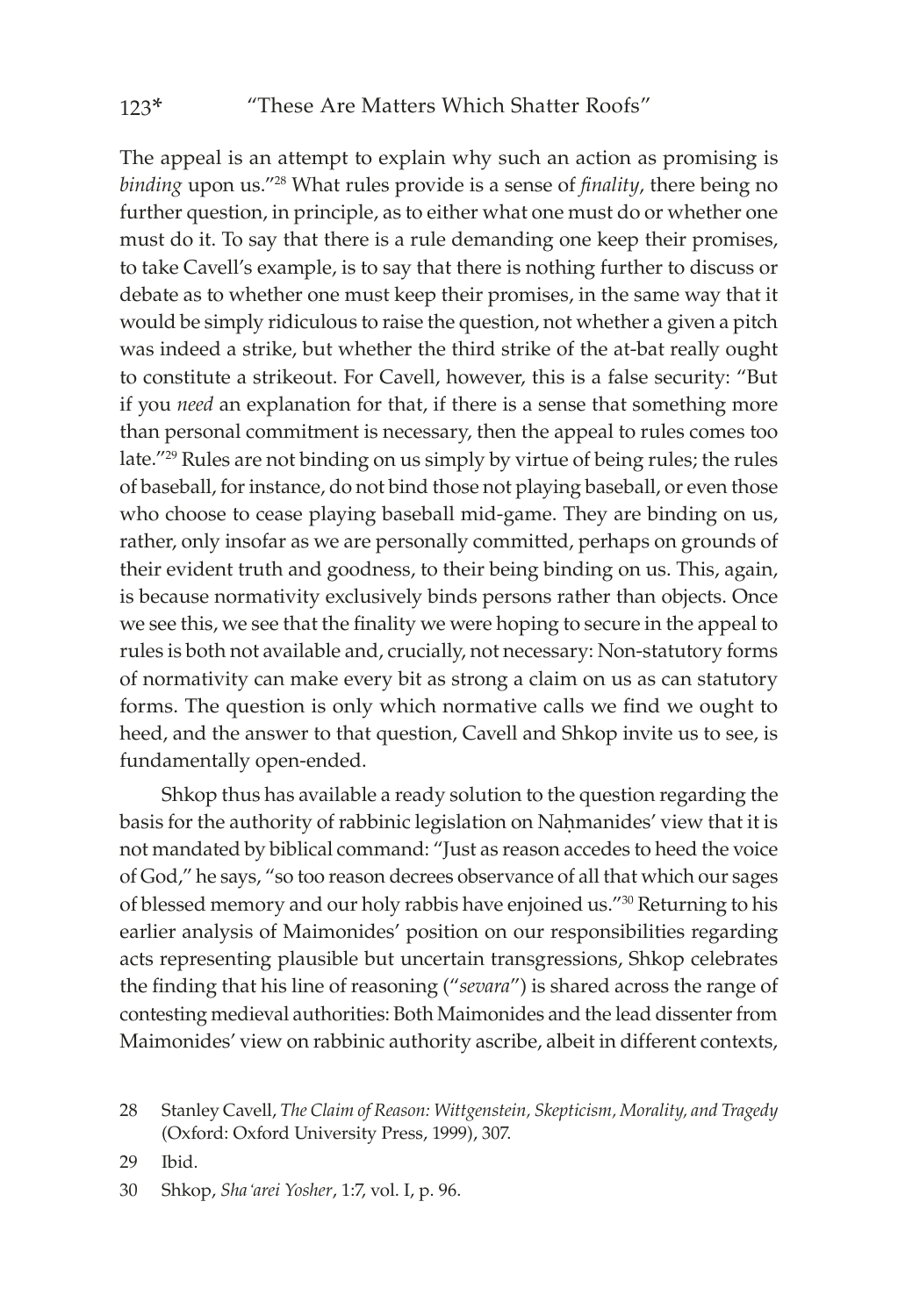binding validity to the deliverances of personal normative judgment.<sup>31</sup> The "line of reasoning" in question is not simply that the deliverances of human rationality can in principle enjoy the binding normativity of scriptural law. This proposition in itself is an entirely unremarkable commonplace of talmudic thinking—in one place the Talmud remarks regarding a proposed derivation, "What do I need a verse for? It is a *sevara*!"32—to which the drama and argumentative labor of Shkop's presentation would not be a legible response. Importantly, in further analyzing the basis for ibn Aderet's position that there is indeed a biblical prohibition against acts representing plausible but uncertain transgressions, Shkop argues that the source of this proposed prohibition is likewise "from reason" ("*mi-sevara hu*").33 And yet, though his aim is to secure a maximally broad coalition, he does not mention ibn Aderet among those who share the line of reasoning in question, a line of reasoning which, after all, was developed precisely to refute ibn Aderet's critique by making conceptual space for an alternative view. What is at stake in Shkop's argument is thus not whether reason can legitimately provide access to binding normativity—that much is taken for granted at this point. The question, rather, is what *forms* of binding normativity we are prepared to recognize. In particular, the question here is whether or not we are prepared to recognize forms of binding normativity beyond the statutory.

What distinguishes ibn Aderet's position, on Shkop's reading, is precisely that the prohibition on actions representing plausible transgressions of biblical statute itself enjoys the force and form of a biblical statute: "Just as we are obligated to heed a certainly applying negative injunction, so too it is incumbent upon us to take care regarding uncertainly applying injunctions—this principle [*sevara*] is among the canons of the laws of the Torah."34 That we are enjoined from actions representing uncertain prohibitions is thus a "law of the Torah" ["mishpat ha-torah"] in its own right.<sup>35</sup> Should one perform an act representing an uncertain transgression, one will thus be in certain violation of the second-order statute requiring that one refrain from uncertain transgressions. On Shkop's interpretation of the Maimonidean view, in contrast, in confronting the uncertain possibility of transgression

31 Ibid.

32 See *b. B. Qam.* 46b.

33 Shkop, *Sha'arei Yosher*, 1:8, vol. I, p. 114.

34 Ibid.

35 Ibid.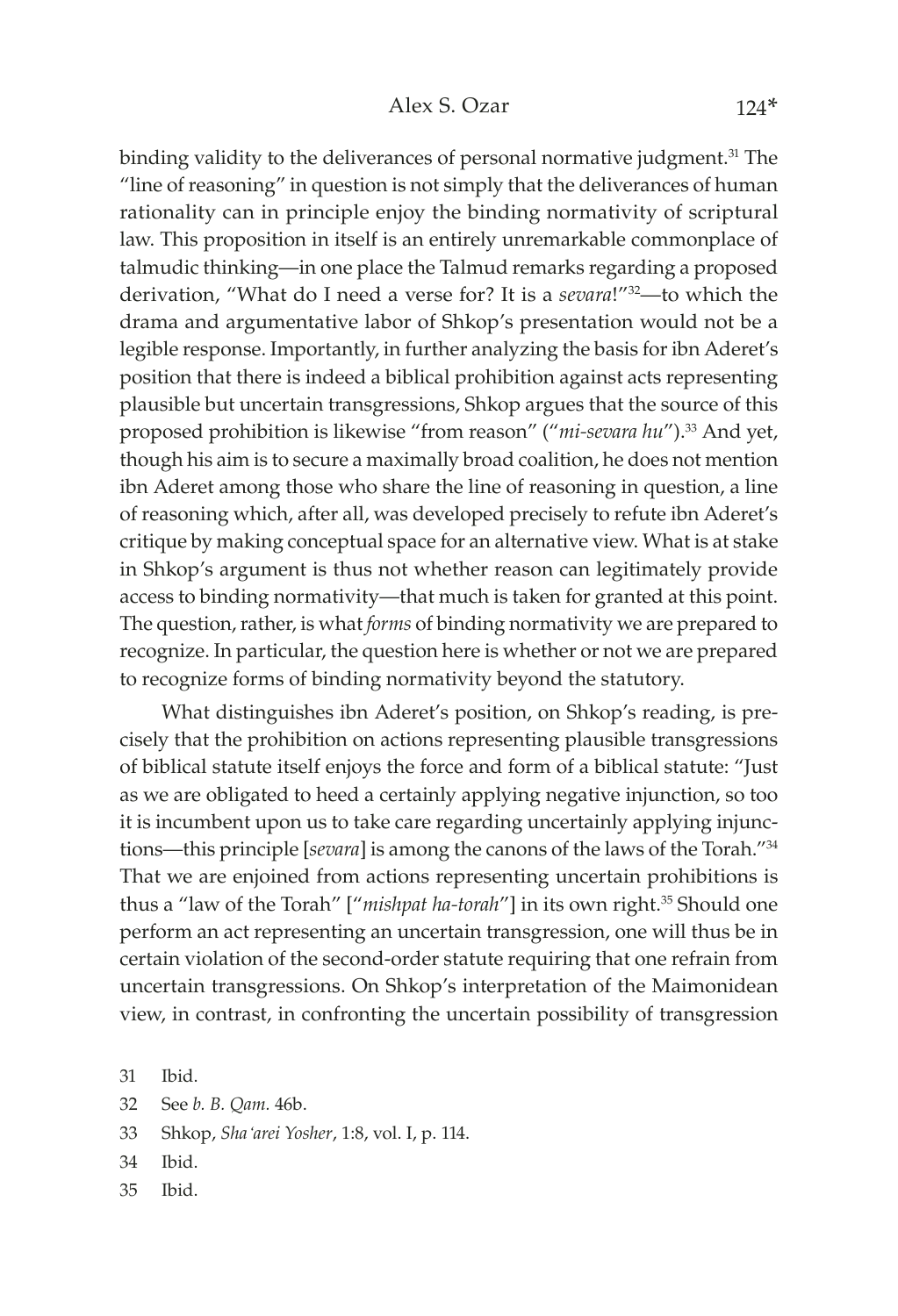the rational human person ought to judge that possibility, and the resulting liability should it obtain, as strong reasons to refrain from the act in question; to fail to consider the likelihood of transgression in one's deliberations would be simply irresponsible. The decision, however, is ultimately up to the individual agent, and should they decide that they are willing to accept responsibility for the risk and go forward with the act they will bear no guilt for that decision as such, for they will have violated no law. There is thus real normative force at play, but it is not that of statutory obligation, and it is validating the autonomous personal capacity to recognize and heed such non-obligatory normative force which constitutes Shkop's principal philosophical project in these passages.

The effort to broaden the normative field in decentering the statutory pervades Shkop's work in service of a variety of conceptual functions. Analyzing the talmudic principle, that items from which it is prohibited to derive any benefit ["*issurei hana'ah*"] are considered valueless—an expensive steak cooked in fine milk, for instance, is seen for legal purposes as without resale value, actual market realities notwithstanding—Shkop considers an explanation on which this is entirely a function of the statutory prohibitions in play. That is, since by law the relevant agents may not derive any benefit from the item, the item is left, regardless of the item's value considered in itself, *de facto* without value. In rebutting this interpretation, Shkop points to the talmudic position that one who renders another's object prohibited must pay damages for the value of the object, showing that it is difficult to account for in strictly deontic terms:

If we say that the damage to the object prohibited for consumption or benefit is on account of the interference, by way of the fact that they are bound to observe and heed what the Torah forswears, with the capacity of the owner from enjoying it, then it should follow that if, when the item was prohibited the owner was not aware of the prohibition imposed upon their property, the item had yet to lose any value, for they were not at that point obligated to refrain from enjoying the object. From the perspective of the owner, the main part of the loss was only consummated when they became aware of the prohibition upon the object, and it is certainly not plausible that liability is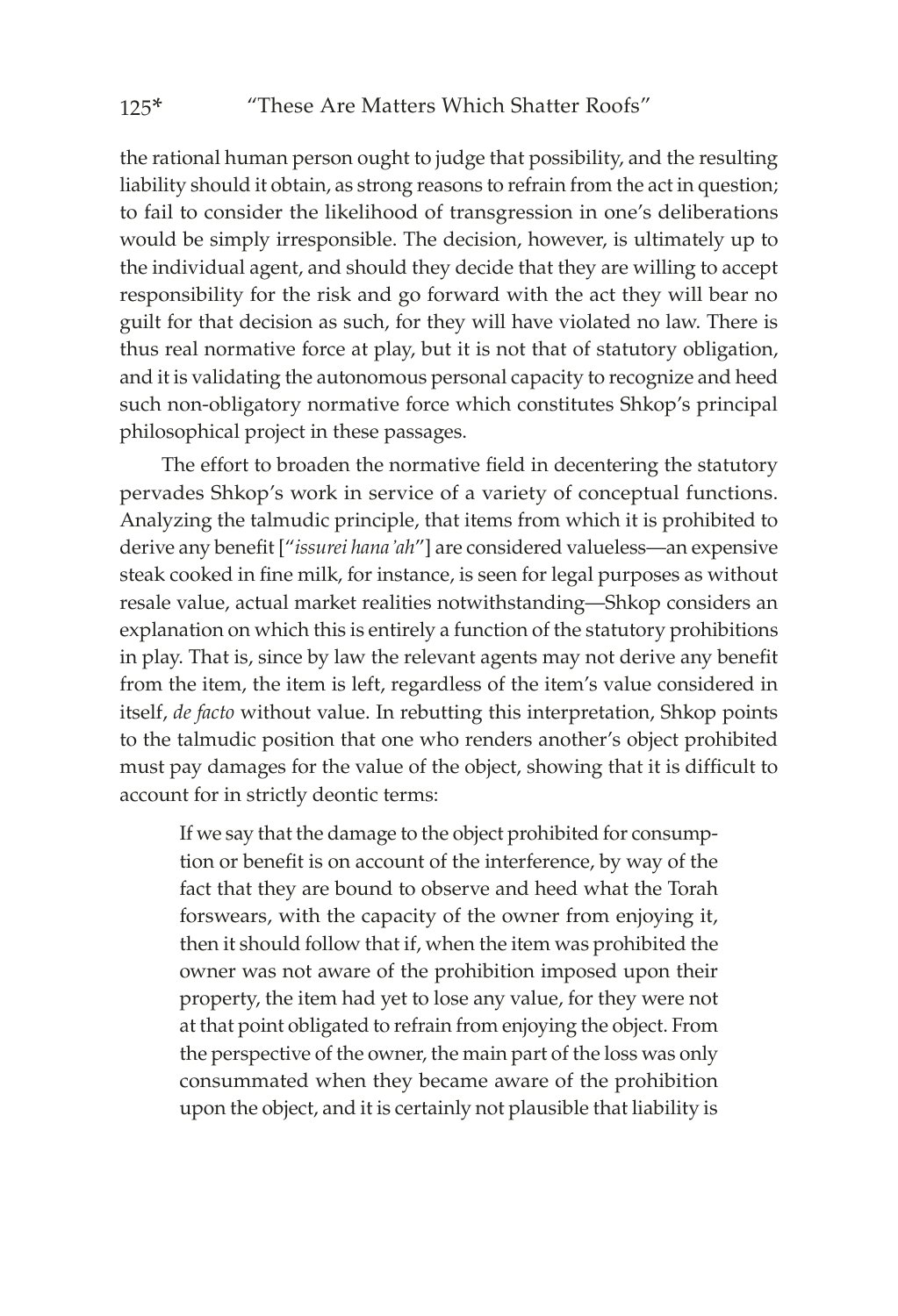initiated by the notification, and so on account of what action do we charge the damager with liability?<sup>36</sup>

If the reason prohibited items are valueless is simply a consequence of their being the objects of prohibitions addressed to an agent, then where those prohibitions are for whatever reason in fact not addressed to a given agent, the objects should not be without value relative to that agent. Limiting our normative equipment to rules addressed to deliberating agents thus makes nonsense of the inter-agential reality of such prohibitions and their effects: If I burn down your house, then whether or not *you* ever become aware of it, the fact is that you have lost your house at my hands, and I owe you recompense as such—the law tracks lived reality. To acknowledge that the analogue is, or so much as can be, true when I render your tithes impure (rendering them ritually unfit for consumption), as the Talmud makes clear, is to acknowledge that the deontic points beyond itself:

Rather, it is certainly the case that the primary loss in question is the fact that the item is in truth prohibited ["*ne'esar be-emet*"], and even prior to the owner's becoming aware, it was already unfit for consumption. The liability is thus for the act of rendering the item prohibited, just as if he burned or obliterated it, as in becoming prohibited it becomes in actuality like a deleterious substance to a Jewish person.<sup>37</sup>

Wozner takes this as an example of what he regards as Shkop's "naturalistic" supernaturalism, the claim being that Shkop takes this and related positions because he regards the Torah's prohibitions as reflecting spiritual-metaphysical forces representing real dangers to the souls of Jewish persons.38 But while it is true that Shkop regularly speaks of prohibited items as spiritual "poison," he is always careful to qualify the ascription, as he does in the above passage, with a duly cautious "like" or "as if."<sup>39</sup> Shkop is careful, in other words, to clarify that his thesis is not quite a metaphysical one. Shkop's point is rather a "grammatical" one concerning the conceptual structure of the legal

- 36 Ibid. 1:9, vol. I, p. 143.
- 37 Ibid., emphasis added.
- 38 See Wozner, *Legal Thought*, 142–219.
- 39 Shkop, *Sha'arei Yosher*, 1:9, vol. I, p. 145: "Rather it is *like* a substance the eating of which is damaging to the body, and it is *like* a toxin which injures a person" (emphasis added).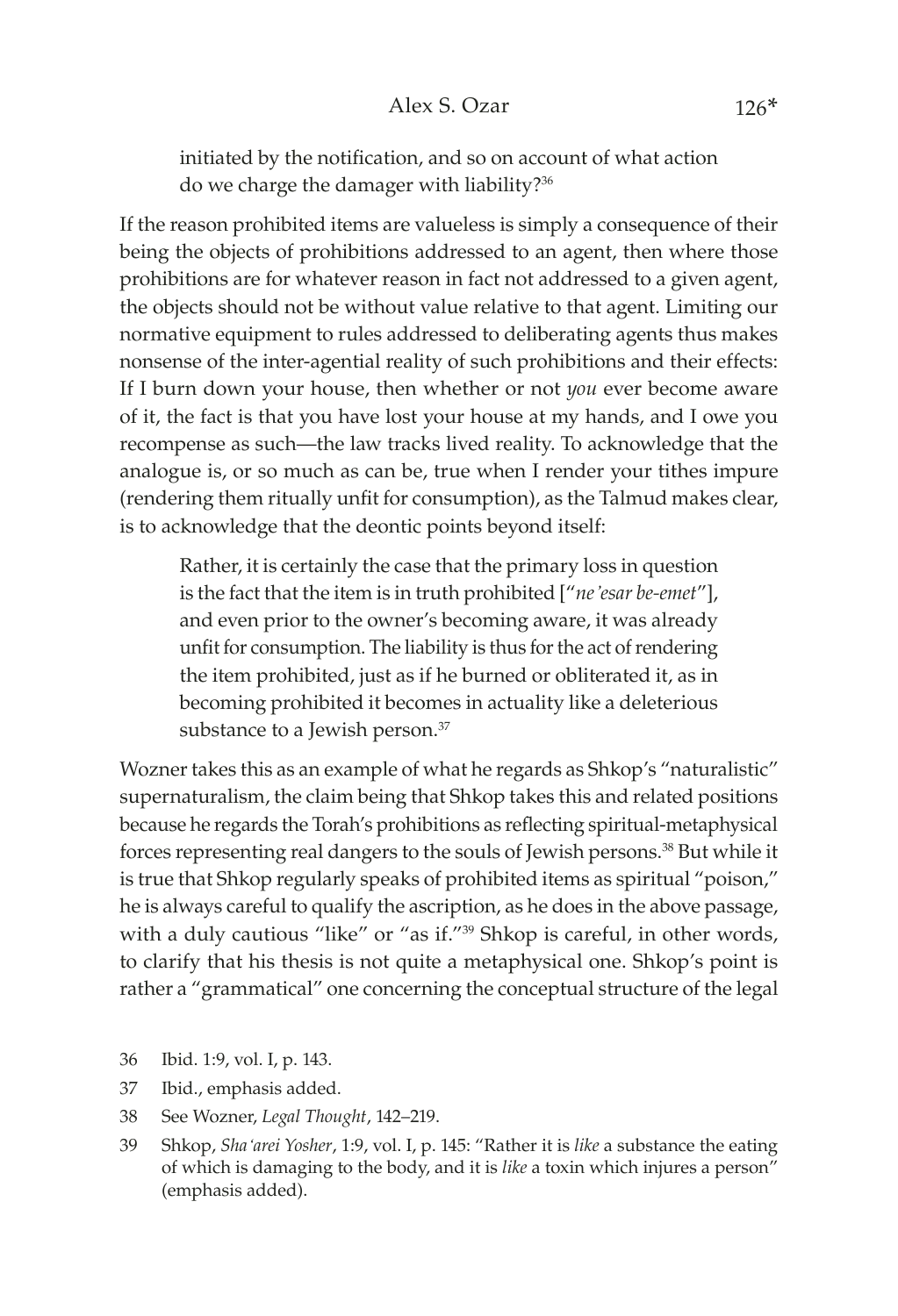universe: Torah law, on Shkop's understanding, comprises both deontological prescriptions addressed to deliberating agents as well as ascriptions of value to objective states of affairs—both the right and the good, the directive and the evaluative. The latter of each pair ground a range of normative charges, explaining why, for instance, one ought not to render their fellow's tithes impure even where they will not become aware of the resulting prohibition, and why one incurs liability in doing so. They also explain on what basis items prohibited for benefit are considered valueless: Not because any given agent is subject to a given deontic rule regarding them, but because the law ascribes to them the objective status of deleteriousness. Regarding the axiological ascription of objective badness to prohibited objects, in contrast to the metaphysical ascription of supernatural harmfulness, Shkop drops the "as if" qualifier. "The Torah prohibition," he says, "truly [*be-emet*] transforms the item into something unfit."<sup>40</sup>

The idea of a game is helpful in clarifying what is at stake in these distinctions. Suppose in a tennis match I see clearly that your shot landed out of bounds, though you, given your frame of reference, hold the well-grounded belief that it was inside the line. Supposing that I am magnanimous and so disposed against disappointing you, it would seem that I am under scant normative pressure to disabuse you of your error. That your shot's landing outside the line entails your conceding the point to your opponent is a rule addressed to you as a deliberating agent, and so where you are not aware that the shot indeed landed outside the line, you are thus not addressed by the rule. Thus, no transgression is committed when you fail to concede the point, and so I am not bound to forestall that eventuality—no harm, because no foul. Suppose, however, that in addition to the rules of the game, tennis were to advance the claim not only that one ought to concede the point upon their shot's landing out of bounds, but that it is *good*, independently of the players' obligations, for points to be conceded to the opposing player when a player's shot lands out of bounds. The out-of-bounds shot, in Shkop's language, would on this picture be "in truth" a lost point. Were that the case, I would as a faithful tennis player thus be bound by a normative reason—not an obligation, as there would still be no rule to this effect, but a responsibility of some kind—to inform you as to the reality of your out-of-bounds shot so as to ensure that a wrong is done at neither your nor my hands. Insofar as tennis comes to include normative claims such as this, however, and so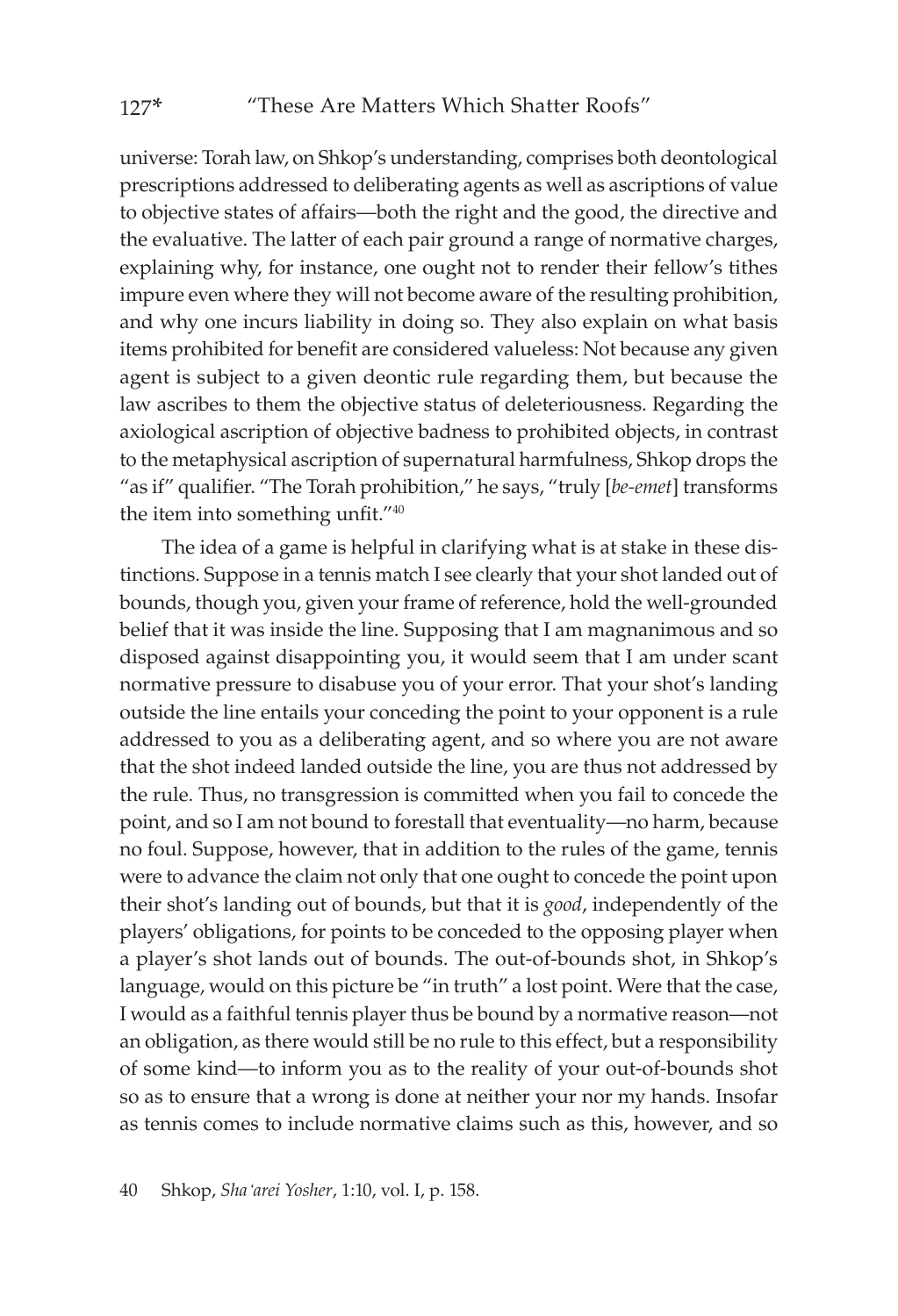#### Alex S. Ozar 128<sup>\*</sup>

comes to demand our personal engagement through an open-ended range of normative responsibilities, we might conclude that it has become less of a *game* and more a form of human-personal *life*. Shkop's conviction that Torah law features objective ascriptions of value as central engines of normativity is thus a conviction that Torah law is, or ought to be, less a game than a form of human-personal life, a normative scheme which persons are called to inhabit fully, to live, as persons.

This is not a logical claim as to what normative structures *must* obtain regarding prohibited items—there indeed are games, and Torah law might have been one. On Shkop's view it in fact does not obtain even with regard to all halakhic prohibitions: Items prohibited by rabbinic decree, he argues, in fact do not enjoy any ascription of objective axiological status, their consumption or benefit being governed, rather, exclusively by statutory imperatives addressed to agents. The wrong committed in consuming a rabbinically prohibited food item such as poultry cooked with milk is thus not the consumption of the poultry-dairy combination per se, but rather the formal transgression of disobedience to a rabbinic decree, whatever that decree may be.41 This explains why items from which it is rabbinically prohibited to benefit, unlike their biblically enjoined counterparts, retain their monetary value,<sup>42</sup> as they remain fit for consumption in themselves. Further evidence for this theory is the ruling that where food items were sold and subsequently consumed under the false pretense of their permissibility, the seller must provide restitution only if consumption of the items in question was *biblically* prohibited, the reason again being that items prohibited by rabbinic decree remain valuable in themselves.<sup>43</sup> Since the potential wrong in play is the refusal to heed rabbinic instruction rather than the consumption of the item per se, so long as the buyer was unaware of the instruction in this case, their failure to comply with it cannot constitute disobedience—unwitting disobedience is no disobedience at all—and is as such of no normative bearing. Thus, the buyer, having already consumed the prohibited item, has done no wrong and so suffered no loss.

Halakhah, on Shkop's view, is thus inclusive of a normative field which does indeed consist exclusively of deontic imperatives addressed

42 See *b. Qidd*. 58; *Shulêan Arukh, Even ha-Ezer* 28:1.

<sup>41</sup> Ibid.

<sup>43</sup> Shkop, *Sha'arei Yosher*, 1:10, vol. I, p. 158. For the ruling in question, see Maimonides, *Mishneh Torah, Hilkhot Mekhirah* 16:14.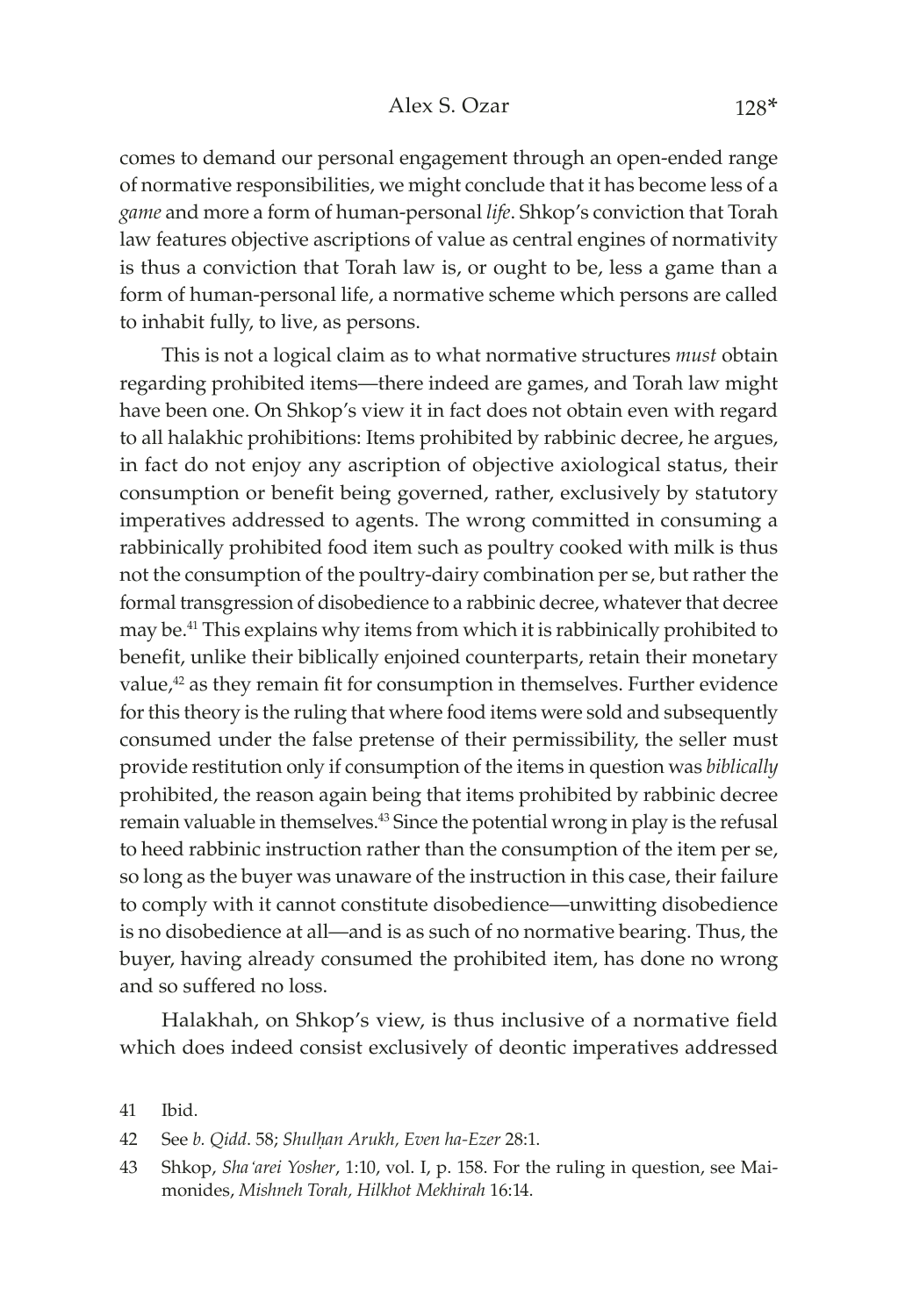to deliberating agents—that is, a field possessing the normative structure characteristic of games—and which as such indeed does not call for the open-ended range of responsibilities characteristic of personal engagement. So long as the relevant rules are heeded by the relevant agents, no resulting state of affairs bears positive or negative value, and so no responsibility toward ensuring or avoiding any state of affairs is called for. The point for Shkop, however, is that strictly deontic normativity is no more than simply one component among many of the fully personal normative life—of which Torah law is surely a form.

\* \* \* \* \*

With all this in the background, I turn now to Shkop's best known, most celebrated, and, I argue, least understood contribution to talmudic legal theory in his analysis of the origins and nature of halakhic civil law. It is a fundamental principle of rabbinic jurisprudence that with respect to property disputes, "the burden of proof rests on they who would extract from their fellow." Where I am presently in possession of an object, I am thus within my rights in maintaining possession of that object, even where legitimate questions have been raised as to its proper provenance, until such time as you conclusively demonstrate that it in fact belongs to you. Shkop begins his analysis by taking up what was by his time already a well-worn rabbinic question: Given that in maintaining possession of the object I stand at risk of violating a biblical injunction—that against theft—why am I not bound by the usual principle requiring that one refrain from a course of action so much as plausibly representing a biblical transgression? One traditional answer is that from the perspective of the law, my ceding possession to you on these grounds represents no gain, as we would be presented with the identical conundrum, only with the roles flipped.<sup>44</sup> Shkop argues that this solution is inadequate, however, as the burden-of-proof principle can apply even where the conflict is asymmetric in terms of potential transgression: Even where it is the case that you are sincerely certain that the item belongs to you, and so from your perspective stand no risk of violation, so long as the facts appear to me to be indecisive—that is, until such time as I receive, beyond your assurance, proof that the object is yours—I may retain possession.<sup>45</sup> And even where the potential for transgression is symmetric, Shkop points out,

<sup>44</sup> This argument is attributed to R. Yehiel Bessen (1550–1625). See *Keneset ha-Gedolah* to *Hoshen Mishpat* 25:67.

<sup>45</sup> Shkop, *Sha'arei Yosher*, 5:1, vol. I, p. 1, referencing *Quntres ha-Sefeqot* 1:66.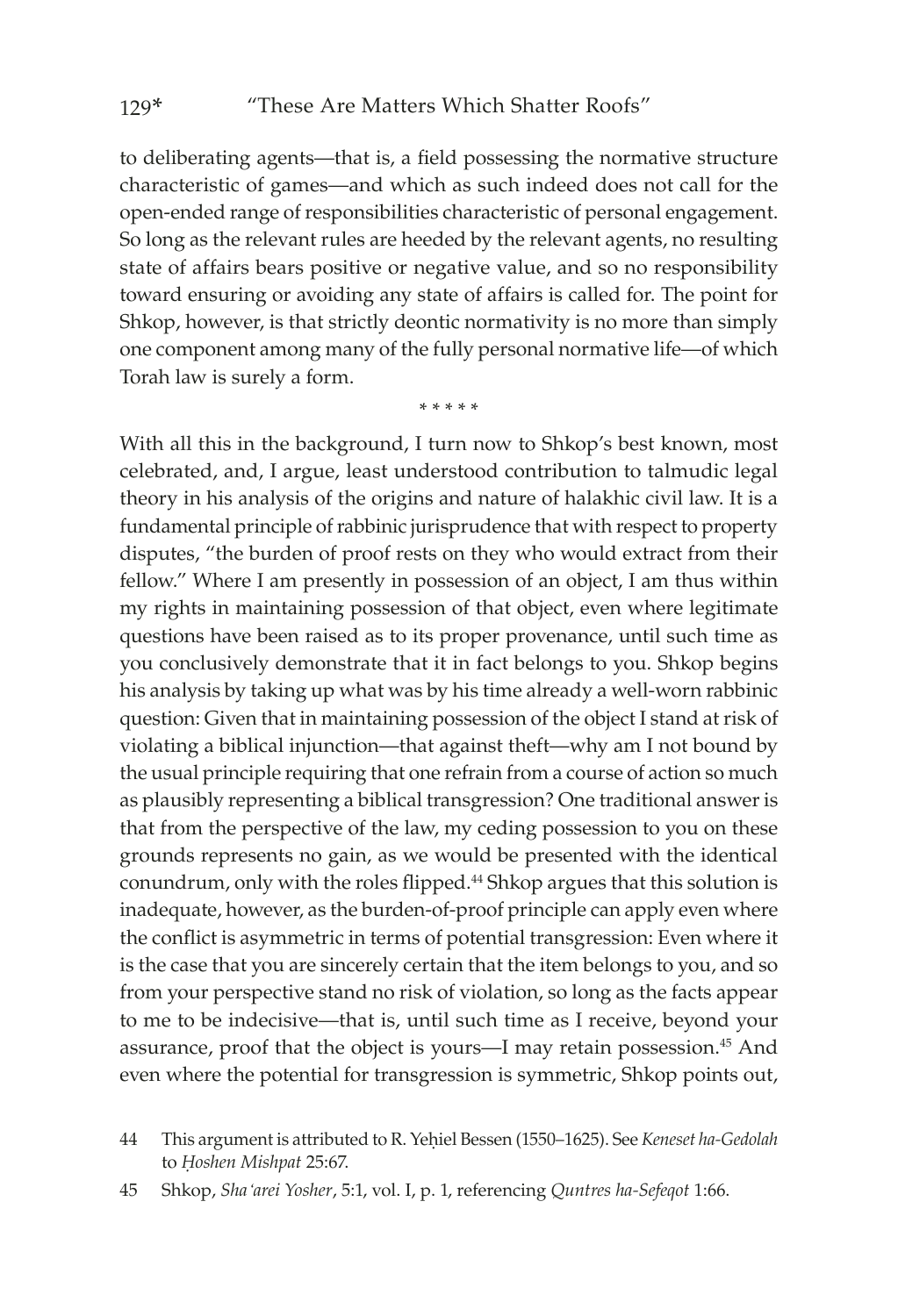the mutual intolerability of either the defendant's or plaintiff's prospective possession surely does not entail the tolerability, to either the court or the defendant themselves, of the defendant's prospective possession.<sup>46</sup>

Having thus found this line of argument unsatisfactory, Shkop looks to an approach offered by Rabbi Yehonatan Eybeschutz (1690–1764):

In truth there is no question in the first place, as this simply is the command and injunction of "Thou shall not steal"—that is, *definitive* theft. Where an object of uncertain theft, on the other hand, is in your possession, there is no prohibition of theft, as the form of the statute is such that "the burden of proof rests on the one who would extract from their fellow." Thus, one can maintain possession, and there is no possibility of transgressing an injunction at all, as the Torah did not prohibit theft in cases such as this.<sup>47</sup>

For Eybeschutz, it is not that one may disregard the possibility of transgressing the statute against theft in cases where the statute uncertainly applies, but that in such cases there simply is no potential transgression to disregard, as the statute itself excludes such cases from its provenance. Eybeschutz stresses that there is talmudic precedent for such statutory exceptions regarding uncertain cases: The strictures regarding children of illicit sexual couplings, to take one instance of several, are said not to apply so long as a given child's status as such has not been definitively established.<sup>48</sup> Shkop, while acknowledging this solution as viable enough as a logical matter, turns Eybeschutz's evidence on its head: The fact that in every other case where such an exception is made the Talmud offers an explicit scriptural derivation for that exception, Shkop argues, implies that the case of uncertain theft, which enjoys no such derivation, does not belong to the same class. If the exception is a matter of explicit statute, in other words, there should be an explicitly stated statute to that effect. Not only does the Talmud contain no mention of any such statute, however, but it explicitly rejects the suggestion that the burden-of-proof principle should require a statutory source at all, asserting that it is rather simply a matter of sound reason.<sup>49</sup> Moreover, Shkop

46 Shkop, ibid.

47 Yehonatan Eybeschutz, *Urim v-Tumim*, *Kitsur Teqafo Kohen* 23.

48 See *b. Qidd.* 73a.

49 Shkop, *Sha'arei Yosher*, 5:1, vol. III, p. 1. See *b. B. Qam.* 46b.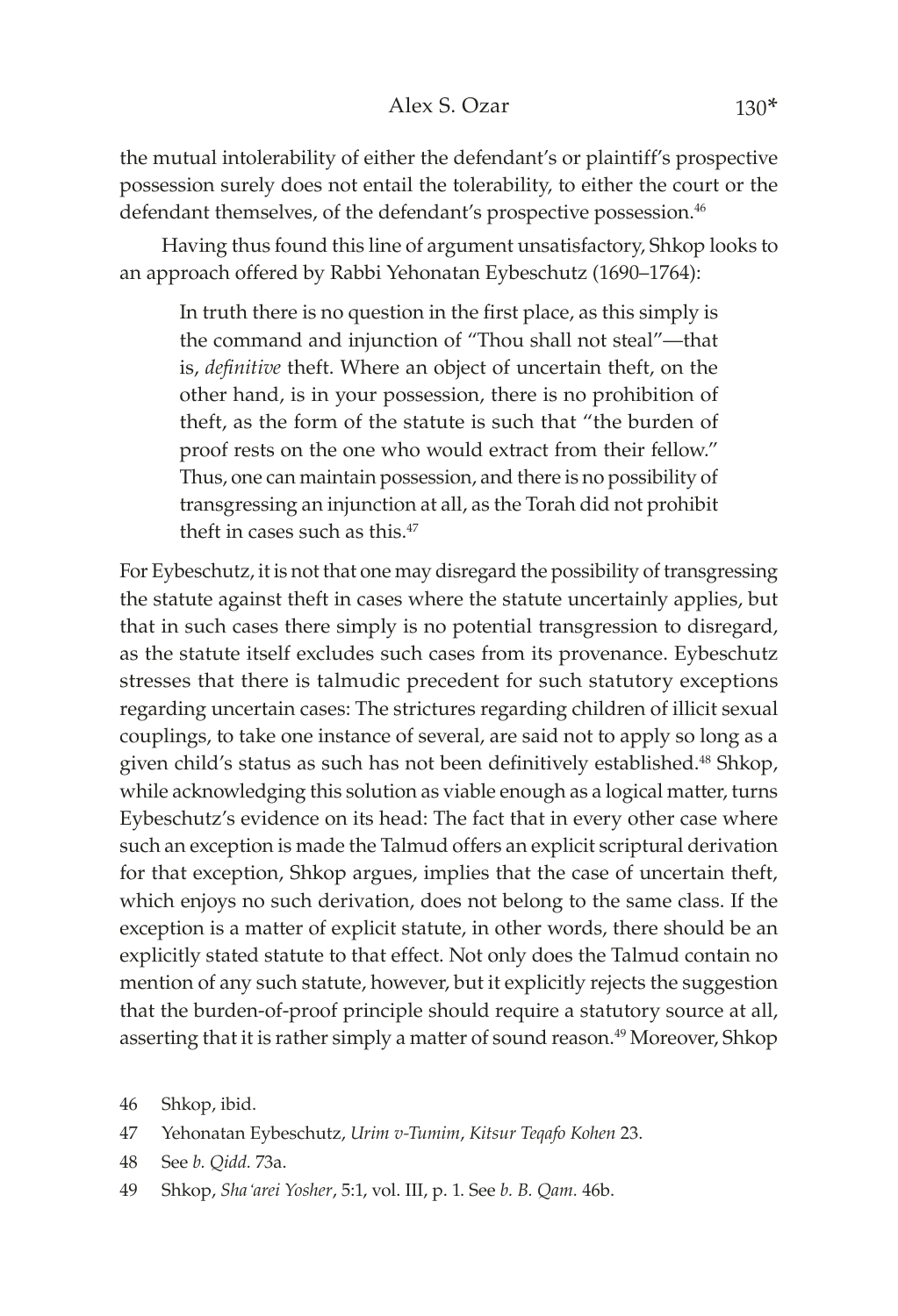argues that the suggestion is simply false, as the injunction on theft in fact does remain in force in cases where its transgression is a plausible outcome: Where the plaintiff claims certainty and the defendant is unsure as to the truth of the matter, the defendant bears at least an obligation "in the hands of heaven" to hand over the object<sup>50</sup>—an obligation they would not have were the injunction against theft simply inapplicable. An exclusively statutory solution, Shkop concludes, is simply not adequate to the facts.

The mistake generating the conundrum, Shkop argues, is precisely to think that rightful possession of an object—ownership—is a function of who in a given situation would or would not violate the deontic injunction against theft in holding the object. But this view, Shkop writes, is simply absurd: "It is in no way possible to say that our assigning an object to Reuben is on account of Simon's being enjoined by the laws of the Torah not to steal it from him. The matter is rather the reverse."51 That is, who would or would not violate the injunction against theft is rather a function of, and subject to a prior determination regarding, who the object in question belongs to. And that determination, Shkop says, is in no way a function of divine imperatives: "Where we are adjudicating with regard to some right or acquisition of a person regarding a certain object or financial obligation, we are not at all adjudicating with respect to the observance of some commandment [*mitsvah*], but rather regarding the reality of who the item belongs to."52 Shkop grounds this claim in a sweeping interpretation of the Torah's laws governing civil matters:

All the civil laws regarding monetary matters between a person and their fellow—they are not like all the commandments of the Torah. For with regard to all of the commandments—that which the Torah enjoins us to do and not do—the obligation devolving upon us to fulfill them is first and foremost to fulfill the commandment of God. But with regard to the civil laws this is not the case, as prior to the commandment of God devolving upon us to pay or return we must have already been subject to a legal obligation ["hiyyuv mishpati"].<sup>53</sup>

- 50 See *b. B. Qam*. 118a.
- 51 Shkop, *Sha'arei Yosher*, 5:2, vol. III, p. 14.
- 52 Ibid.
- 53 Ibid.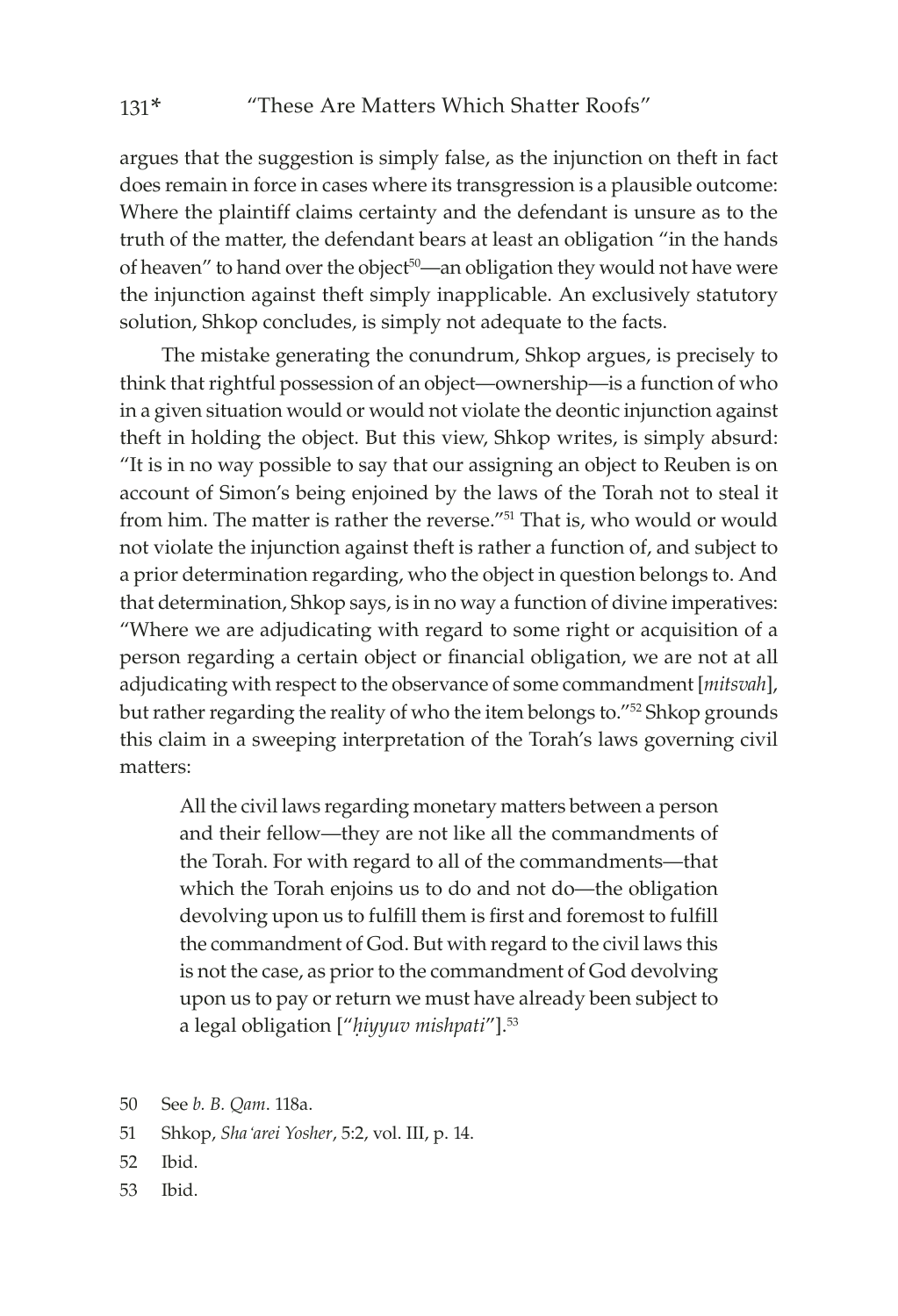The first question to be asked in a disputed-property case is thus not which of the parties stands at risk of violating the Torah commandment against theft but rather the more direct question of who, given the facts of the case, ought to enjoy possession of the object in question. And that determination is a function of a form of juridical normativity distinct from and more basic than that entailed by direct divine commandment—what Shkop calls "civil-law jurisprudence" ["*torat ha-mishpatim*"], as opposed to Torah law ["*mishpat ha-torah*"].

Among the considerations entering into that determination will be (1) who is presently in possession of the object, and (2) whether or not the plaintiff has offered definitive proof in their favor. Where the plaintiff has in fact not offered definitive proof in their favor, then despite what may be open questions of fact, the sum-total considerations of civil-law jurisprudence will deliver the verdict that the item ought to remain in the possession of the plaintiff. That determination, despite its responsiveness to ongoing uncertainties, is itself a definitive one—whoever is determined, all things considered, to be the rightful owner, is the rightful owner, full stop. Anyone other than the owner, should they then seize the object, will thus stand liable for transgressing the Torah commandment against theft. And critically, in response to Shkop's initial question, continued possession poses no risk of transgression whatsoever for the party determined by the law as the rightful owner. Shkop stresses, against Eybeschutz's view, that where a course of action does in fact represent an uncertain but plausible transgression of the Torah commandment against theft—he suggests a case where one is unsure if the person whose property they would detain is a non-Jew, which if true would on some views render the Torah prohibition against theft inapplicable—one is indeed obligated to refrain from that course of action on account of the risk, as is the case with respect to every biblical prohibition. The Torah injunction against theft, qua Torah injunction, operates no differently than any other. The difference, however, is that whether or not the injunction against theft applies in a given case at all is dependent on the prior determinations of civil-law jurisprudence. And that, Shkop argues, is because in practicing fidelity to this commandment, the agent is subject to a binding normative field in which civil-law obligations ["hiyyuvei *mishpati*"]—the obligation, for instance, to respect property ownership as determined by civil-law jurisprudence—are both valid and structurally prior to the obligation to heed the commandment's dictates per se.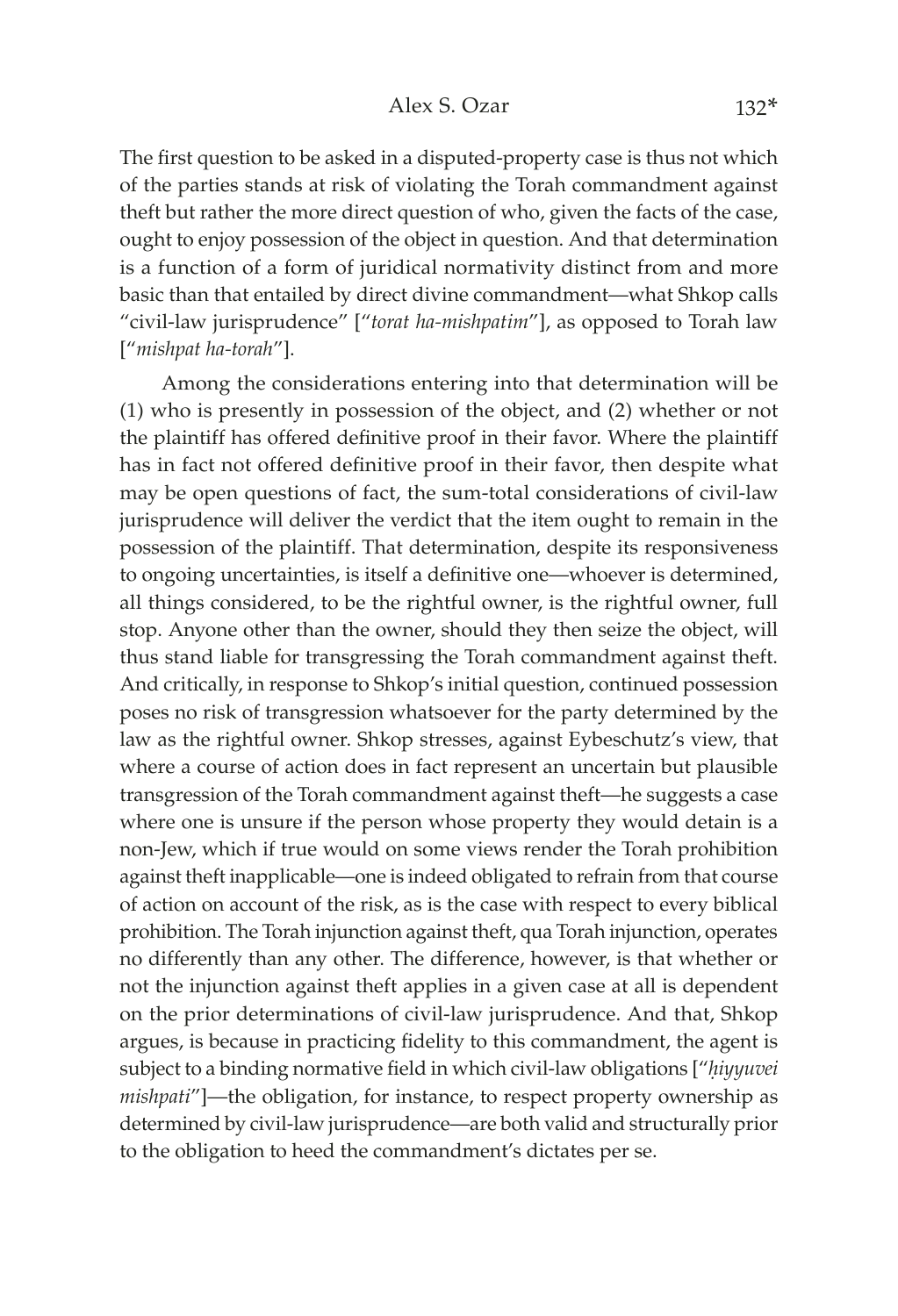#### 133\* "These Are Matters Which Shatter Roofs"

For Avi Sagi, Shkop's model here amounts to a "sharp separation between the realm of religious commandment and the realm of law," where the former is grounded in "the command of God" and the latter "grounded in reason and rationality" ["sekhel u-sevara"].<sup>54</sup> What this amounts to, Sagi concludes, is a robust recognition by a traditional rabbinic authority of the validity of *natural law* alongside divine commandment. Wozner rebuts this characterization, arguing that Shkop's conception of civil-law jurisprudence incorporates clearly positivist and conventional elements—rabbinic legislation and local mercantile practice are said to be key components of its determinations,<sup>55</sup> for instance—inconsistent with the strict conceptual necessity indicated by a natural-law picture.<sup>56</sup> This is a quibble about words, however, as Sagi is forthright in clarifying the version of "natural law" he ascribes to Shkop is a "moderate" one which "does not necessarily express a definitive metaphysical truth."57 Moreover, Sagi takes full note of the positivist and conventional elements of Shkop's conception: Shkop's language, Sagi says, indicates that he identifies his conception of civil-law with a "system of positivist legislation."58 Sagi's argument, however, is that Shkop's references to positivist elements "are no more than a specific application, in the realm of positivist legislation, of the fundamental principles of natural law."59 Critically, as with the authority of rabbinic law and the responsibility to avoid courses of action representing plausible but uncertain transgressions, Shkop understands the epistemic warrant for accepting the deliverances of civil-law jurisprudence as normatively binding as an achievement of autonomous personal rationality:

And even as at first glance it is a perplexing thing: What compulsion [hekhreah] and obligation [hiyyuv] to perform an action devolves upon a person in absence of a Torah command and injunction? But upon closer inspection this can be understood, for even the obligation and compulsion toward service of God and fulfillment of His will is too a matter of obligation

- 54 Sagi, "Religious Command," 104.
- 55 See Shkop, *Sha'arei Yosher*, 3:3, vol. II, p. 23.
- 56 See Wozner, *Legal Thinking*, 226–31.
- 57 Sagi, "Religious Command," 105.
- 58 Ibid.
- 59 Ibid.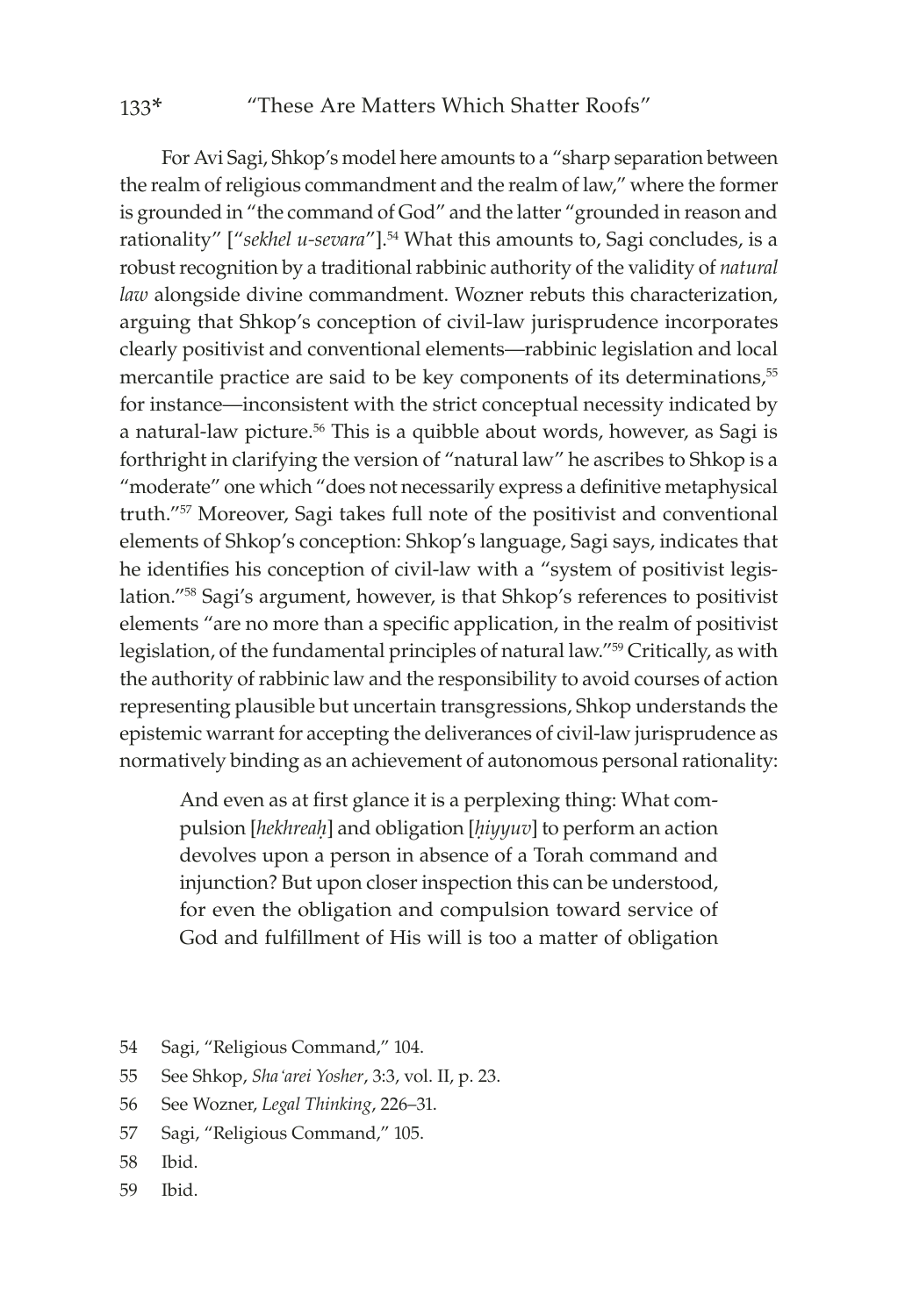and compulsion according to the law of reason and rational recognition.<sup>60</sup>

Even where the details of the civil law are filled in according to local custom, therefore, those details enjoy binding normativity only insofar as they reflect that which reason can in principle recognize directly, without recourse to the contingent realities of social convention and positivist legislation, as "the true and the good." So long as that much is clear, whether this model of normativity qualifies for classification as "natural law" is of merely lexical and rhetorical import.

Wozner stresses that Shkop's distinction between civil-law jurisprudence and Torah law is not entirely a matter of their respective grounds: It is not, in other words, and as Sagi's formulations might imply, as if civil-law jurisprudence represents simply more of the kind of thing offered by Torah law but sourced in reason rather than revelation.<sup>61</sup> For Wozner, the distinction is radical and categorical: Whereas Torah law consists of deontic imperatives, civil-law jurisprudence does not "impose behavioral imperatives of any kind."62 What Shkop's civil jurisprudence provides, on Wozner's reading, are exclusively definitions and determinations of status which, limited as they are to the descriptive plane, do not of their own accord issue in guidance on conduct; it is only in conjunction with God's commandments that civil jurisprudence enjoys normative implications for agential conduct. When Shkop says, for instance, that civil jurisprudence entails that in borrowing money one incurs a "personal encumbrance" which is a "legal ruling that one stands obligated to make such and such of his property available to their fellow, this obligation being a legal obligation even without a Torah commandment,"<sup>63</sup> this does not mean that one who borrows money is obligated, independently of Torah commandment, to make their property available to their debtor for collection. "It is not a principle of conduct which obligates [mehayyev] the debtor to pay the debtor the funds owed to him, but rather a definitional principle defining a legal state of affairs in which the debtor owes [*êayyav le-*] the creditor a sum of money."64 It is only, Wozner says,

64 Wozner, *Legal Thought*, 232.

<sup>60</sup> Shkop, *Sha'arei Yosher*, 5:2, vol. III, p. 15.

<sup>61</sup> See Wozner, *Legal Thought*, 236, 239.

<sup>62</sup> Ibid., 235.

<sup>63</sup> Shkop, *Sha'arei Yosher*, 5:2, vol. III, p. 14.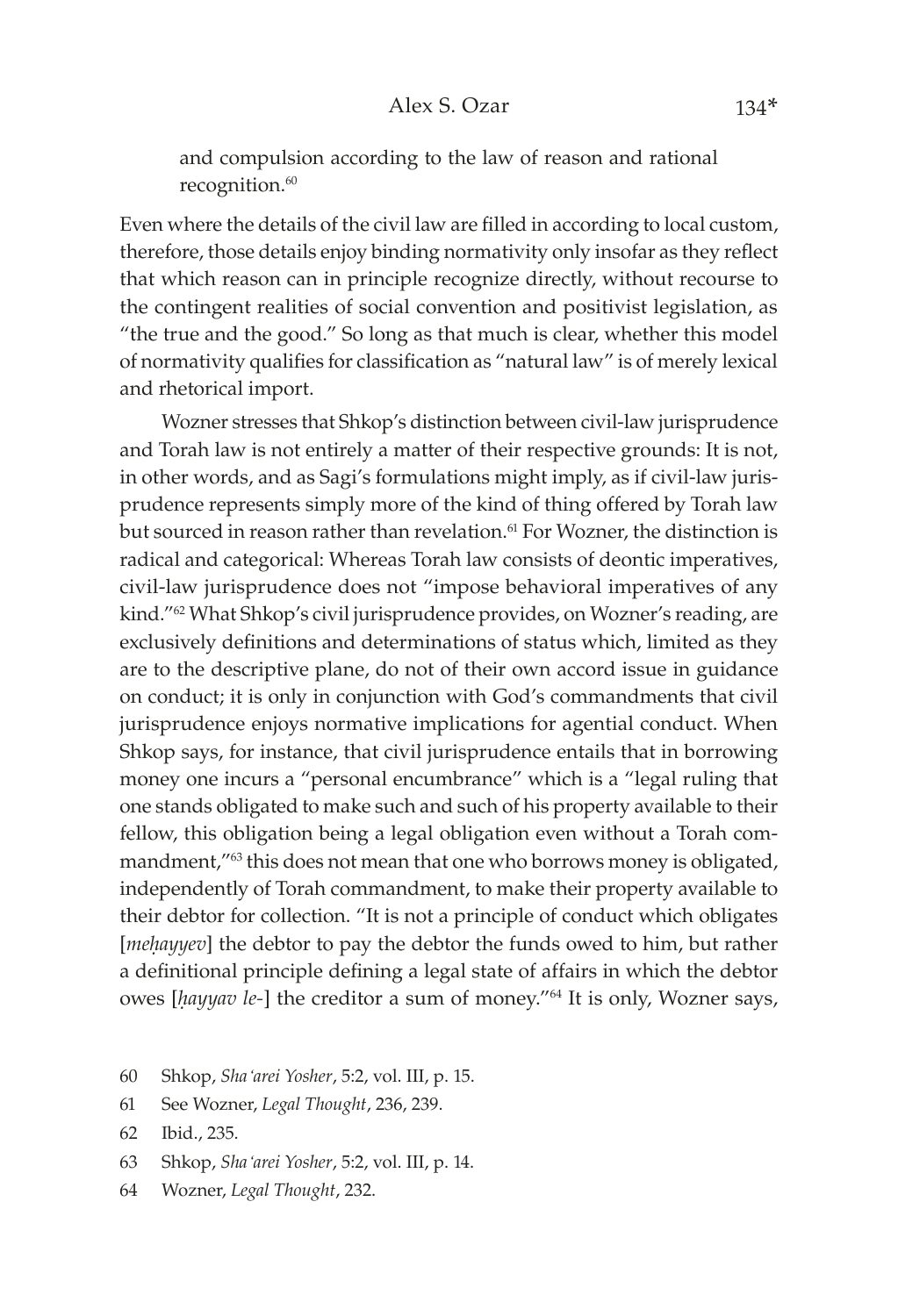when one is also subject to the commandment of God requiring that one pay monies they owe that the state of affairs of owing monies, as defined by civil jurisprudence, entails an obligation to pay. On its own, civil jurisprudence is normatively inert.

Shkop, as we have seen, does regularly employ the term "obligation" in explicating civil-jurisprudential principles, as in "one stands obligated to make such and such of his property available to their fellow" for debt collection. But Wozner, in support of his contention, claims that the Hebrew "*êayyav*" is ambiguous in rabbinic Hebrew between an imperatival sense, as in "One is obligated [*êayyav*] to eat fourteen meals in the *sukkah*,"65 and a neutrally descriptive sense, as in "the debtor owes [hayyav le-] the creditor one thousand shekels."<sup>66</sup> The latter usage of *hayyav* does not on its surface attach to any required action, Wozner says, but rather simply indicates a certain relation between two parties. This interpretation is not sustainable, however. In the first place, it is simply not clear that the concept "A owes B money" can be made sense of without the concept of A's being under an imperative to provide the funds to B. Second, if we do grant that there can indeed be such a concept of imperative-free owing—that is, obligation-free obligation—to claim that for Shkop the descriptive usage of *hayyav* intends the imperative-free sense is, without further evidence, simply to beg the question in favor of Wozner's view. In the absence of further argument or evidence, the phrase "A owes B money" is straightforwardly interpreted as "A is obligated to provide money to B." Third, Shkop explicitly employs the term *hayyav* as attaching to particular courses of conduct, denoted by verbal infinitives, required of agents, as in "one stands obligated to make such and such of his property available to their fellow." Finally, precisely the question of how one can be bound to do something in absence of divine command is, as we have seen, a critical moment in Shkop's project, and it is raised explicitly in reference to the civil-jurisprudential obligation to pay monies lawfully owed:

It appears that the commandment to pay a creditor is subsequent to the determination of the matter of the debt in accordance with the civil-jurisprudential law, such that where an obligation of the civil-jurisprudential type of law devolves upon Reuben,

65 *M. Sukkah* 2:6.

66 Wozner, *Legal Thought*, 232.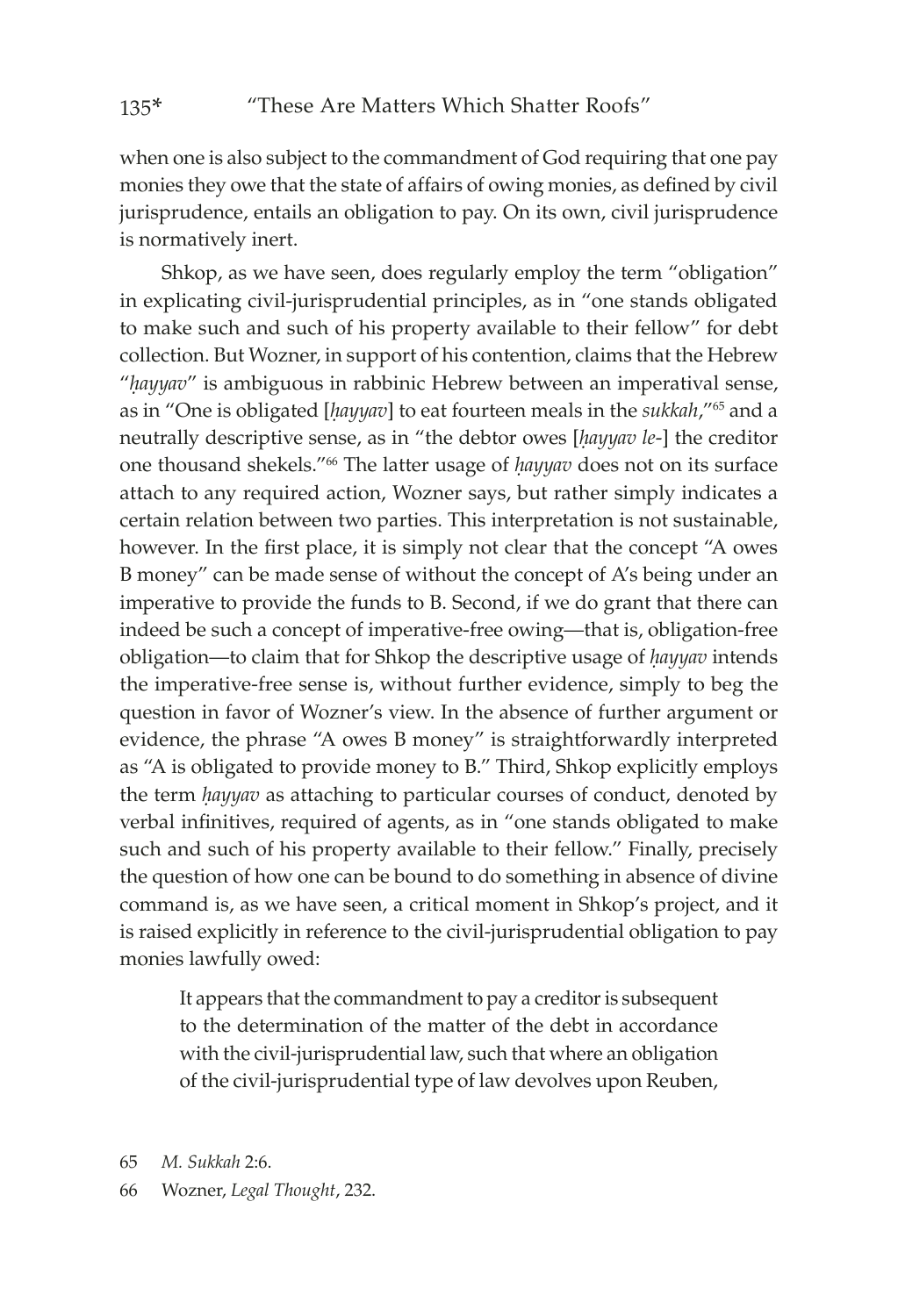### Alex S. Ozar 136<sup>\*</sup>

the Torah then adds an injunction and commandment to take care to pay the debt which he owes in accordance with the civil-jurisprudential law. And though at first glance it is a perplexity as *to what compulsion and obligation there could be upon a person to do something* in absence a commandment and injunction of God. But when we examine the matter well, we can understand this…67

It is not the case, therefore, that for Shkop the deliverances of civil-jurisprudence cannot in themselves entail agential imperatives. They can and do: When, in accordance with civil-jurisprudential law, one owes something to a second party, one is, independently of any divine commandment, bound by an imperative to provide that thing to that party.

Wozner's most prominent conceptual evidence for his interpretation is the fact that, for Shkop, the determinations of civil-jurisprudential law apply with respect to legal minor—individuals who, Wozner asserts, are not bound by agential imperatives. But in fact children are agents, and they are subject to imperatives of various kinds: Four-year old's ought to share, must not injure their fellows without due cause, and, where they have taken possession of an object belonging to a second party, are obligated to return the object to that party. It is true that minors are often not themselves criminally liable for their infractions, but that one is not liable to requital in failing to heed a given imperative simply does not entail that one is not subject to that imperative, nor that compliance to that imperative is not rightly demanded of them by their guardians and superiors. And while it is true that talmudic law considers minors exempt from Torah commandments, Shkop's civil-jurisprudential principles are not Torah commandments.

Shkop, in refuting the idea that ownership is a function of the commandment against theft rather than vice-versa, appeals to the fact that "[i]f the thief is a child, and so not subject to the commandments, it is nonetheless incumbent upon the court to save the oppressed from their oppressor and to compel the child to return the stolen object to its owner."68 The civil-jurisprudential facts of ownership, theft, and debt, Shkop concludes, must therefore obtain even in the absence of Torah commandments, as it is only on that basis that the court can be obligated, as Shkop sees it surely is, to compel the

67 Shkop, *Sha'arei Yosher,* 5:2, vol. III, p. 15 (emphasis added).

68 Shkop, *Sha'arei Yosher*, 5:1, vol. III, p. 2.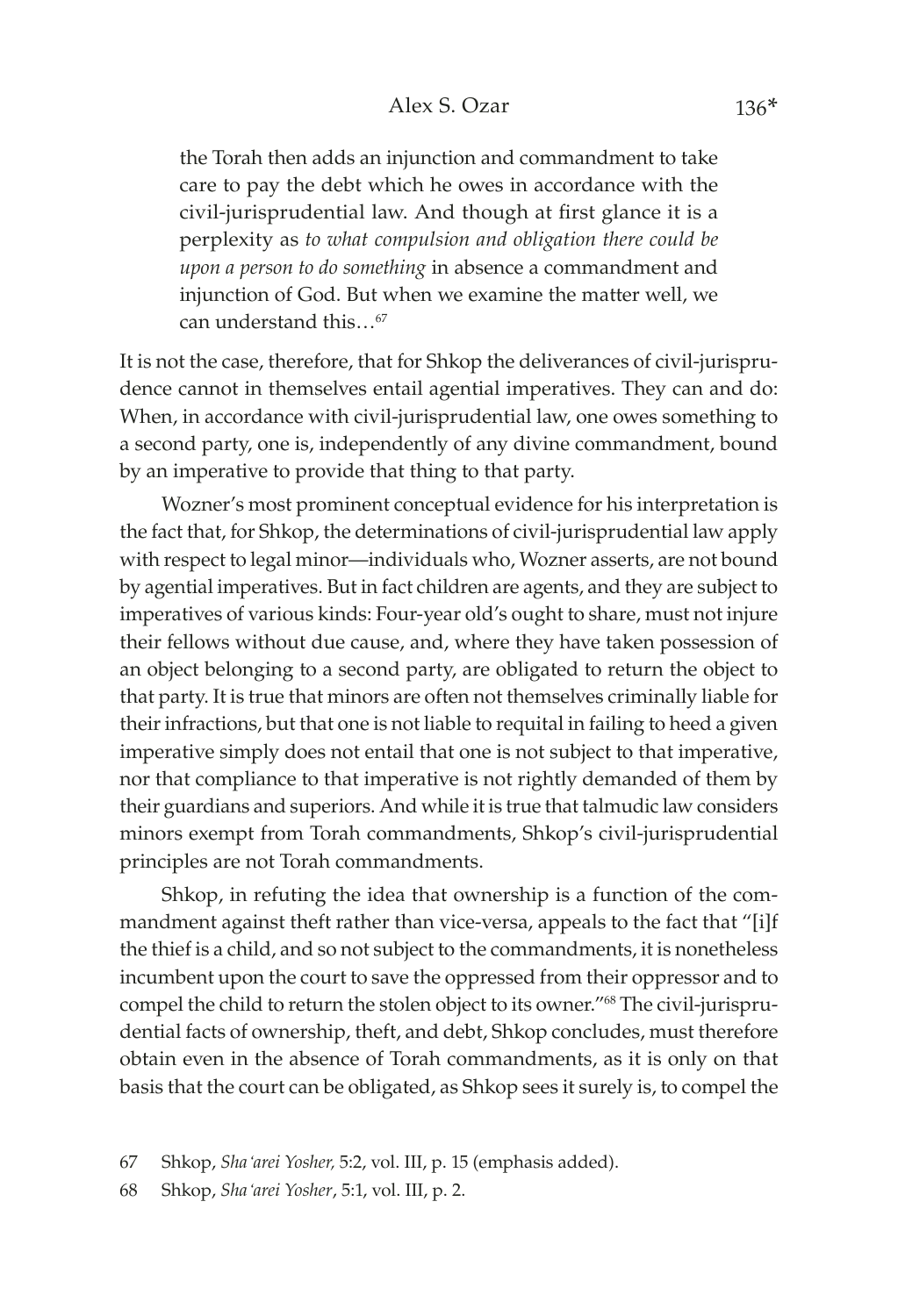commandment-exempt child to return the stolen object. Wozner concludes from this that on Shkop's view, while it is indeed the case that "the child 'owes' the object"—note the scare-quotes—it is nonetheless the case that, in the absence of a divine commandment, "the civil-jurisprudential obligation does not in itself impose upon him any imperative at all."69 But again, the fact that the child is not subject to Torah commandments simply does not entail that the child is not subject to civil-jurisprudential imperatives. To assume that it does is to assume that the only binding imperatives are Torah commandments, which is to beg the question of Wozner's thesis, and to do so such as to negate what is the central aim of Shkop's project: To invite us to see that there indeed are forms of binding normativity beyond that of Torah law, and beyond statutory and deontic more generally. Critically, it is not the case for Shkop that the court is required, independently of Torah commandment, to retrieve a citizen's property where that property has been taken by some force lacking moral responsibility (a racoon, for instance, or a monsoon). It is where the property has been taken by a human child, and so where a wrong has been done—and a right stands to be done in correction of that wrong—that the court is responsible for seeing to it that the wrong is so righted. And the court's responsibility is not simply to return the object, but to "compel the child to return the stolen object to its owner"—that is, to see to it that the agent in question fulfills their responsibilities.

It is worth noting further that for Shkop the court's responsibility to ensure the return of property stolen by a minor itself does not appear to rest on a Torah statute: Not only does he not mention one in explicating it, but, again, the point of adducing the court's responsibility in this regard is precisely to exhibit the validity of civil-jurisprudential imperatives independent of divine commandment. It is on account of the determination as to the reality of "for whom, according to civil jurisprudence, it is fitting to maintain possession of the object"—the determination of a way the world ought to be—that the appropriately licensed societal figures are charged with the responsibility to right the wrong so determined. Wozner is thus quite right to stress that the distinction between Shkop's categories of Torah law and civil-jurisprudential law is less a matter of their source than of their substance and form: The lack and perhaps even inapplicability of statutory law notwithstanding, children are responsible for returning objects they have stolen to their rightful owners,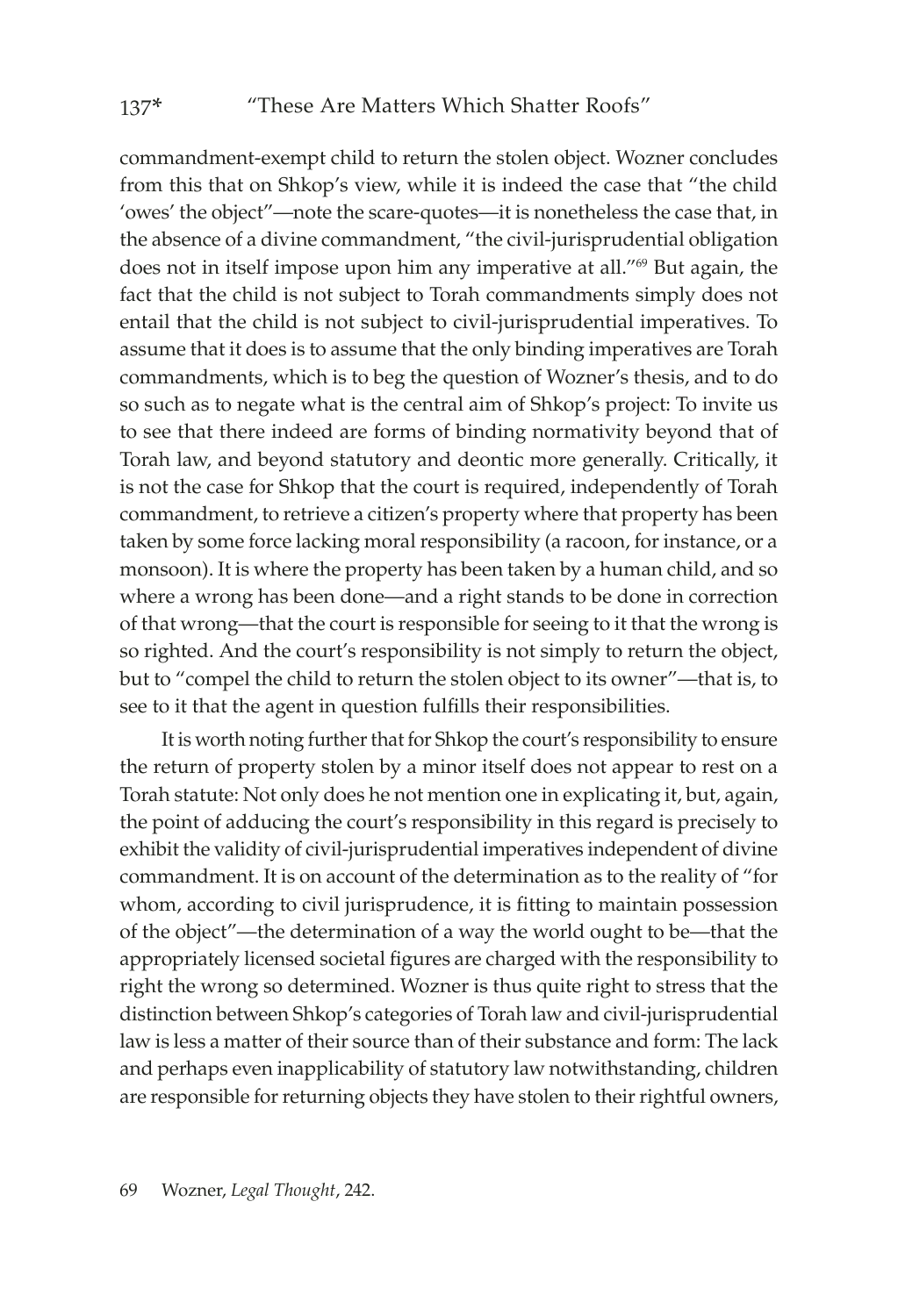and society, through its duly appointed delegates, is responsible for seeing to it that responsibility is met.

Wozner's final argument in favor of his thesis points to a pointed silence in Shkop's discussion of items stolen from a gentile: "In the entirety of his extended discussion of this topic, Shkop does not even once say there is a legal, moral, or religious obligation to fulfill the civil-jurisprudential obligation and so to return the stolen object to its gentile owner."70 From this Wozner concludes that for Shkop there is no imperative whatsoever to return the object. But Shkop does say that even according to the talmudic view on which there is no Torah prohibition against theft of a gentile's property, an item stolen from a gentile remains the property of the gentile, which, for Shkop, is to say that the gentile remains the one "for whom it is fitting, in accordance with civil jurisprudence, to maintain possession of the object."71 And that is to say that the thief is bound by a "civil-jurisprudential imperative" [*êiyyuv mishpati*] to return the object to the gentile. Short of adducing a divine commandment, what more could Shkop say that would convey that one is obligated to fulfill their civil-jurisprudential obligations? That one is *really* obligated to fulfill their civil-jurisprudential obligations? But what it would mean to say that? (What would it mean to deny it?) In what context would one find themselves compelled to affirm it, and why? In the end, the strongest argument against Wozner's thesis is simply to observe that we of course are, irrespective of what divine commandments we have and have not received, obligated to repay our debts and the like. Who would doubt that? Would Shkop? On what grounds?

Wozner's move from (1) the claim that "Shkop does not even once say there is a legal, moral, or religious obligation to fulfill the civil-jurisprudential obligation" to (2) the conclusion that there is no imperative to fulfill the civil-jurisprudential obligation, if it is not flatly begging the question, appears to reflect the same anxiety Cavell diagnoses as underlying the philosophical predilection for appeal to rules in explicating morality: "The appeal is an attempt to explain why such an action as promising is *binding* upon us." In our case, Wozner's appeal, which he finds unmet by Shkop, is an attempt to explain why civil-jurisprudential obligations really are binding upon us. But as Cavell says, "if you *need* an explanation for that, if there is a sense that something more than personal commitment is necessary, then the appeal

70 Ibid., 245.

71 Shkop, *Sha'arei Yosher*, 5:1, vol. III, p. 2.